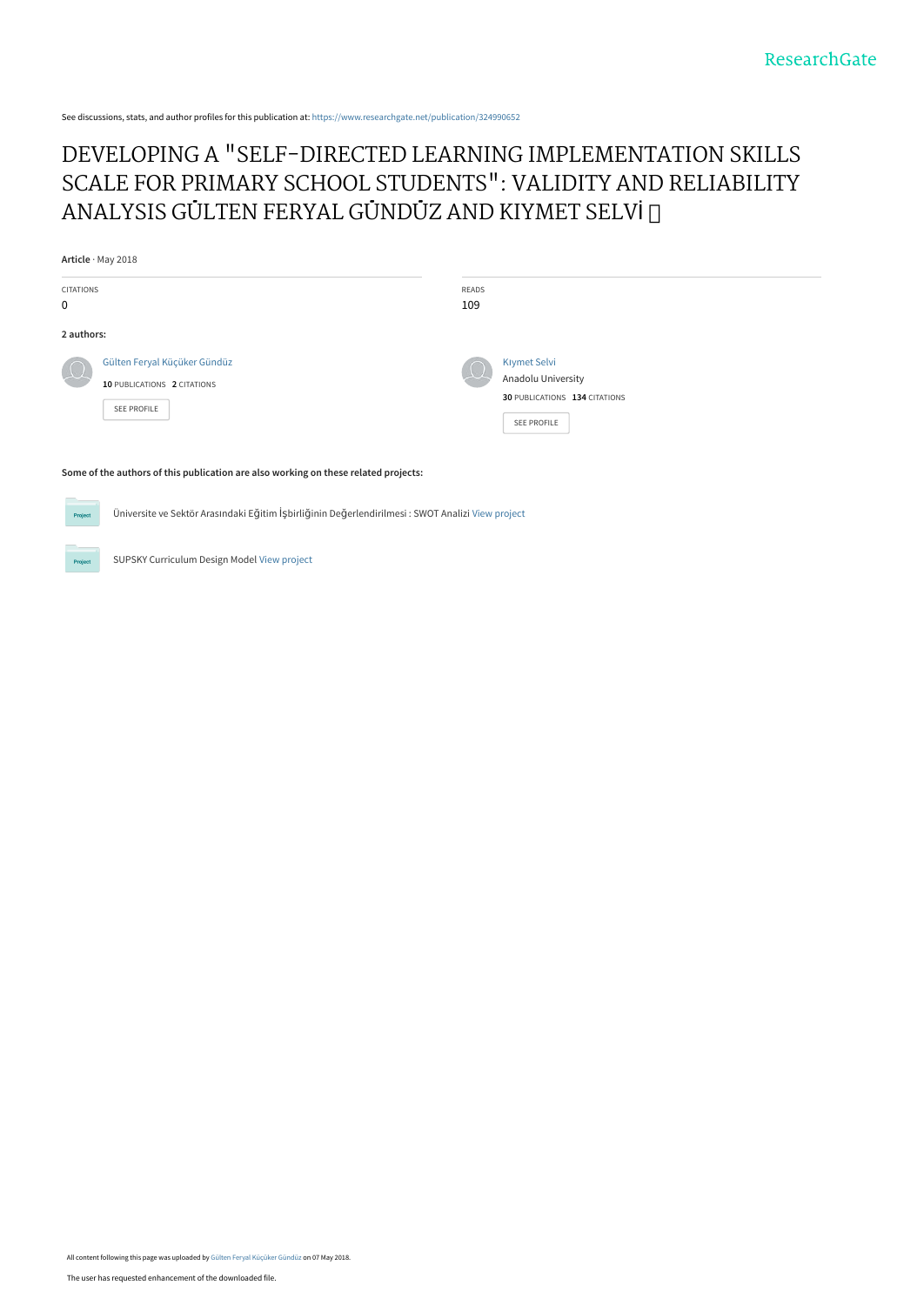#### **DEVELOPING A "SELF-DIRECTED LEARNING IMPLEMENTATION SKILLS SCALE FOR PRIMARY SCHOOL STUDENTS": VALIDITY AND RELIABILITY ANALYSIS**

## **GÜLTEN FERYAL GÜNDÜZ AND KIYMET SELVİ**

**Abstract:** The purpose of this study was to develop "The Scale of Determining Self-Directed Learning Implementing Skills" for primary school students. Data were gathered by a survey method. In order to develop this scale, draft items was developed through a literature survey (tarama), observations and interviews done with teachers, parents and students, and presented to experts for evaluation. After alterations based on experts' suggestions, a pilot study with 16 primary students was held to revise the items. After the revision the scale was administered to a sample of 500  $3<sup>rd</sup>$ and  $4<sup>th</sup>$  primary school students. In order to determine the validity, exploratory and confirmatory factor analysis was performed. As result of the analyzing data, The Self-Directed Learning Implementation Skills Scale which had 45 items contained five factors and these factors explained % 48.01 of total variance. The five factors were named as "Inquiry Skills" ( $\alpha$ =.90), "Thinking Skills" ( $\alpha$ =.86), "Using Strategies Skills" ( $\alpha$ =.79), "Evaluation Skills"  $(\alpha = 81)$  and "Collaborative Learning with Peers Skills"  $(\alpha = 73)$ . The overall internal reliability coefficient (Cronbach Alpha) of the scale was found as 95.

**Keywords:** implementing self-directed learning, primary school students, developing scale

#### INTRODUCTION

 $\overline{a}$ 

The main purpose of modern education is training people who are selfrealized and develop themselves physically, mentally, psychologically and socially. In today's information age, information accumulates continually, already existing information lose its currency and information being learned become varied every new day. These changes and evolutions preclude realizing education's main purpose

 $*$  Gülten Feryal Gündüz • Kıymet Selvi ( $\boxtimes$ )

<sup>700.</sup>Yıl Osmangazi Elementary School in Eskisehir; Department of Educational Sciences, Anadolu University, Eskisehir, Turkey

e-mail: [gferyal.kucuker@gmail.com;](mailto:gferyal.kucuker@gmail.com) kselvi59@gmail.com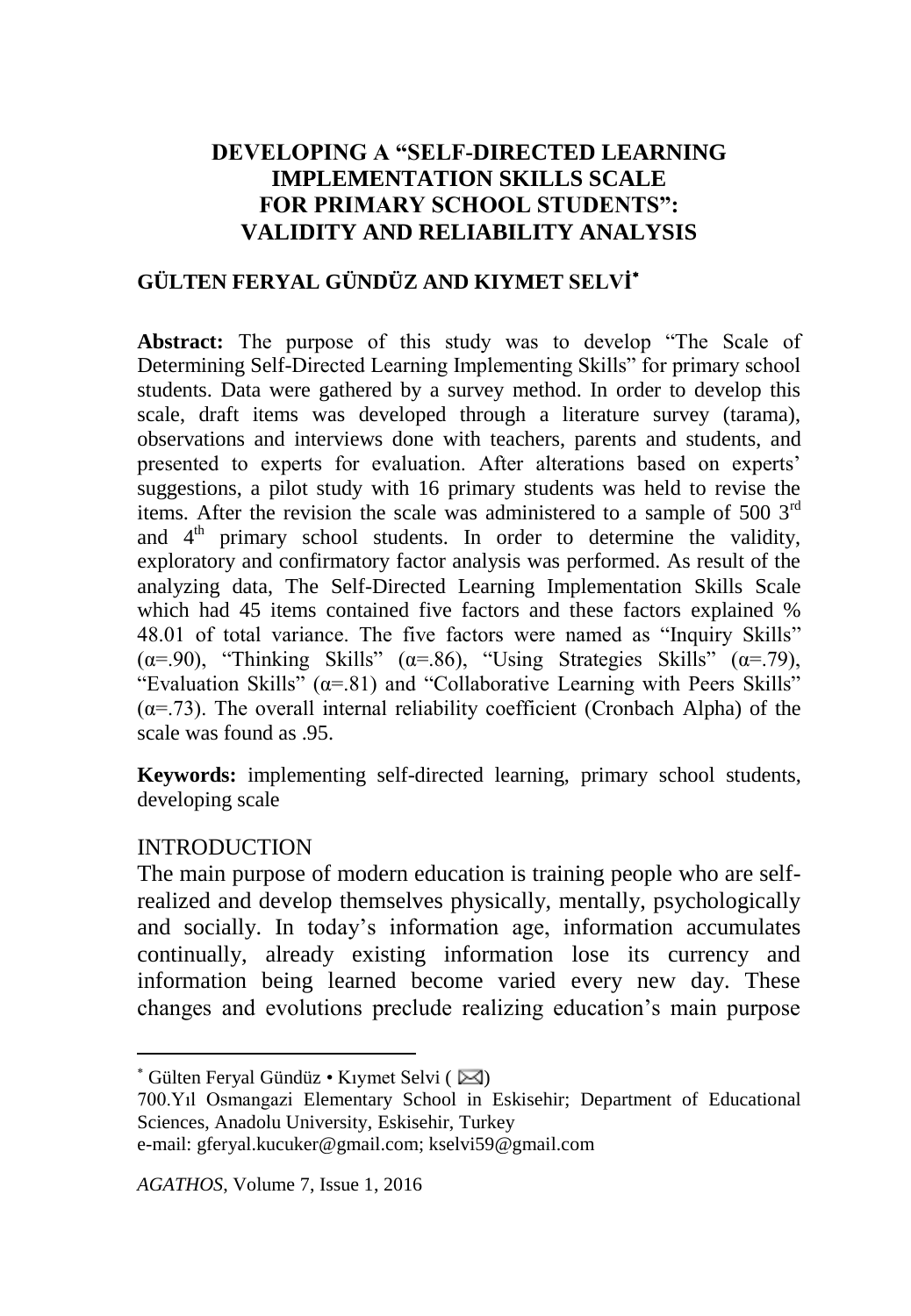only in schools where information is obliged to be given students in crowded classes and time-limited lessons. Due to these problems, *learn to learn* become more important day by day for students in order to be effective and active learners in school and out-of-school learning. Cognitive strategies, metacognitive strategies, learning styles and selfregulated learning are important issues which have been investigated depending on researches about learning to learn. The most general aim of these researches is providing students to become lifelong learners.

The key concept of lifelong learning as a concept which also involves the concepts mentioned above is self-directed learning (SDL). In literature, the concepts named as autodidactic, self-regulated learning, self-planned learning, autonomous learning and independent learning can also be used in the meaning of SDL (Owen 2002; Hiemstra 2004).

According to Dave (1975) SDL is one's using appropriate learning methods and sources to meet his learning needs, planning and managing his learning in order to have success in personal, social and professional development (cited in Gerstner 1992). Tough (1979) described SDL similarly with Dave's definition and he defined SDL as one's taking responsibility in planning and managing the learning process. Guglielmino (1978), by scale development studies related to SDL, made a description of self-direction in learning that addresses context, activation, and universality. In context dimension, she stated that SDL can occur in a wide variety of situations, ranging from a teacher-directed classroom to self-planned and self-conducted learning projects developed in response to personal or workplace interests or needs and conducted independently or collaboratively. In activation dimension, Guglielmino stated that although certain learning situations are more conducive to self-direction in learning than are others, the personal characteristics of the learner—including his or her attitudes, values, and abilities—ultimately determine whether self-directed learning will take place in a given learning situation. In universality dimension, the author stated that SDL exists along a continuum; it is present in each person to some degree (cited in Guglielmino 2008: 1-2; adapted from Guglielmino 1978:34). Finally, in accordance with these definitions, Küçüker (2014) defines SDL as learning preferences that require students to take responsibility for their own learning in different learning environments, to manage their learning processes, to be equipped with affective and cognitive skills needed for realizing this learning process and to aim continuity in learning.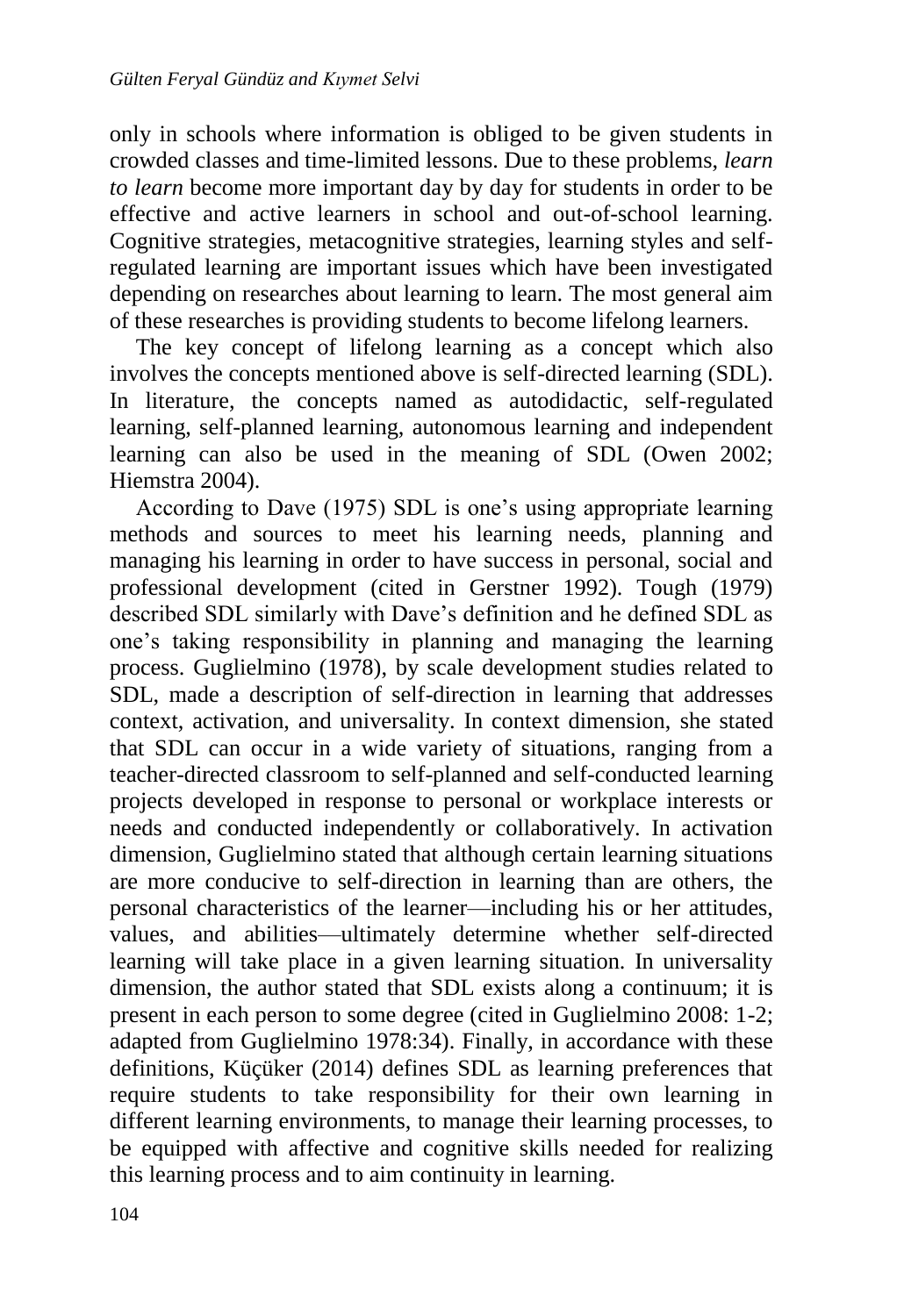As it can be understood from the descriptions mentioned above, because of SDL is an extensive concept, students also have to be equipped with more skills in SDL. In literature review about SDL (descriptions, researches and scale studies), it was seen that SDL skills that students have to be equipped with are related to students being ready to SDL cognitively and affectively and realizing this learning process effectively. According to Raemdonck (2006), SDL consists of personal characteristics effecting one's personal learning process and determining goals, planning learning process, making strategies and reflecting on his learning to realize SDL (cited in Cornelissen 2012). In accordance to data gathered from literature, it was seen that students' SDL skills can be categorized as self-directed learning preparation skills and self-directed learning implementation skills.

SDL preparation skills can be considered as the learning activities and plans carried out by learners before implementing learning process. In order to realizing SDL, students have to be teachers of themselves, choose and use suitable teaching strategies, methods and techniques fit with learning task after planning the learning process. These skills are defined as self-directed learning implementation skills. According to literature review, these skills can be indicated as follows:

| <b>Skills</b>             | <b>References</b>                                       |  |  |
|---------------------------|---------------------------------------------------------|--|--|
| Problem solving           | LeJeune 2002; Vander Stoep & Pintrich 2003              |  |  |
| Doing research            | Bagheri, Ali, Abdullah & Daud 2013; Patterson, Crooks   |  |  |
|                           | & Lunky-Child 2002; Long 2005; Costa & Kallick 2004;    |  |  |
|                           | Arnoldson 2013                                          |  |  |
| Collaborative learning    | Patterson et al. 2002; Costa & Kallick 2004; Williamson |  |  |
|                           | 2007; Liang, Wang & Tung 2011                           |  |  |
| Effective reading         | Vander Stoep & Pintrich 2003                            |  |  |
| Using learning strategies | Liang, Wang & Tung 2011; Long 2005; Costa & Kallick     |  |  |
|                           | 2004, Vander Stoep & Pintrich 2003                      |  |  |
| Thinking                  | Carr 1999; Fisher, King & Tague 2001; Patterson et al.  |  |  |
|                           | 2003; Costa & Kallick 2004; Williamson 2007             |  |  |
| Evaluation                | Patterson et al. 2003; Long 2005; Willamson 2007;       |  |  |
|                           | Garrison 1997; cited in Liang, Wang & Tung 2011         |  |  |

Table 1. *Self-Directed Learning Implementation Skills*

As it is seen in table 1, SDL implementation skills consist of problem solving, researching, collaborative learning, effective reading, using learning strategies, thinking and evaluating skills. SDL is being important in students managing their learning, being independent and life-long learner and specializing in an area that they choose according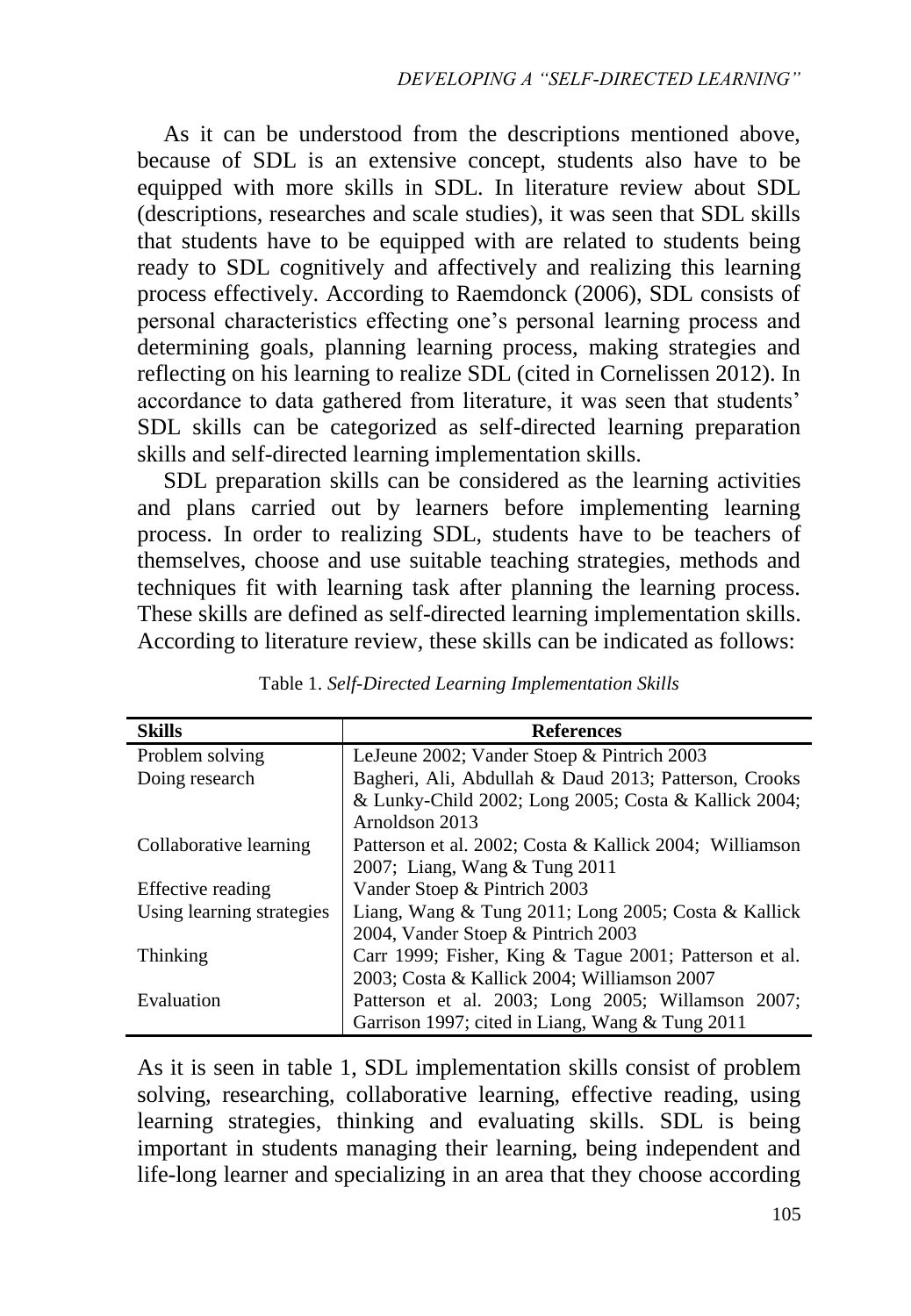to their interests and abilities. The effective realization of self-directed learning with the help of such skills requires the accurate determination of to what extent these skills are acquired by learners. Knowing students' using level of SDL implementation skills will be useful for both students and teachers. With using self-directed learning implementation skills scale, students will not only learn to what extent they use these skills but also they will have opportunities for understanding deeply what SDL is and why it is important for them. Teachers can determine their students' using levels of SDL implementation skills and their inadequacies in using these skills. They can also lead their students to use suitable learning strategies in order to be independent learners through determining their personal learning needs.

Literature review reveals that most of the SDL scales focus on planning learning skills and affective traits. It is seen that scale development or adaptation studies in the related SDL literature focusing on how to determine self-directed learning implementation skills learners have and to what extent they use them are few and inadequate. One of the scales that focus on determining students' using level of SDL implementation skills more than their SDL planning and affective skills was developed by Williamson (2007). The scale named as "Self-Directed Learning Self-Assessment Scale" consists of 60 items and five subscales. All subscales consist of 12 items. Subscales are named Awareness, Learning Strategies, Learning Activities, Evaluation and Interpersonal Relations. Another scale focusing on determining students' SDL implementation skills has been developed by Teo, Tan, Lee, Chai and Koh (2010) and adapted to Turkish language by Demir and Yurdagül (2013); it is named "Self-Directed Learning with Technology Scale". According to the results of explanatory and confirmatory factor analysis, the scale has seven items. First factor named self-management consists of two items; second factor named goal-oriented learning consists of five items.

There are some scale development or adaptation studies related to research, thinking, problem solving, collaborative learning and learning strategies which are also one of the SDL implementing subskills. In this context, analyzing scales developed for determining students' using level of research skills, it was seen that these scale development studies are mostly focused on affective domain (e.g. attitude scales, anxiety scales and proficiency scales). It can be said that research skills test developed by Dilbaz, Özgelen and Yelken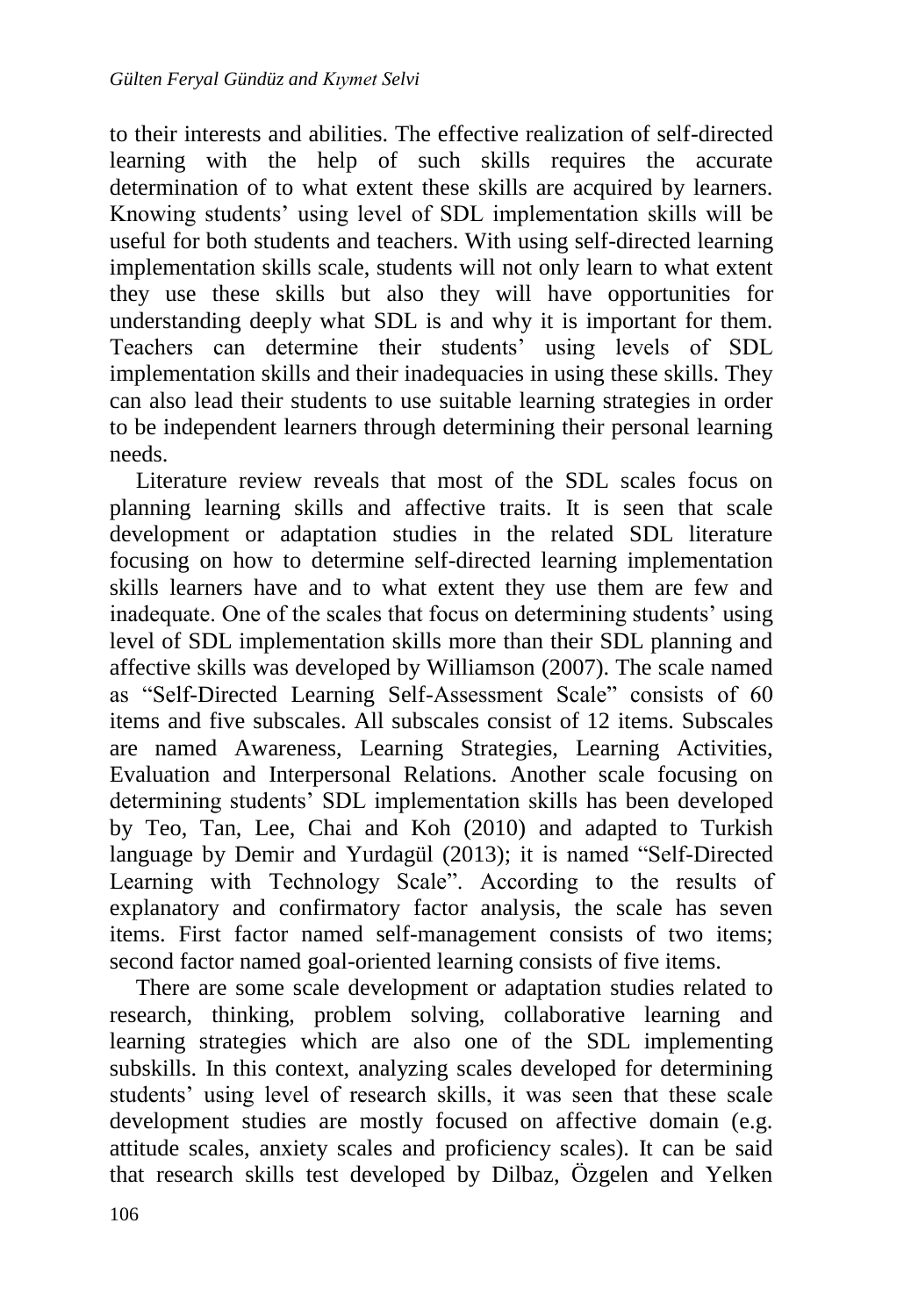(2012) and research skills scale developed by Yılmaz (2007) for primary school students are partially related to this scale development study in terms of these skills.

When the scales developed for determining students' using level of questioning skills were analyzed, it was seen that Balım and Taşkoyan (2007) developed a scale named "Inquiry Learning Skills Perception in Science" for determining primary school students' research and inquiry skills perceptions. When the scales which were developed or were adapted to aim at determining students' problem solving skills are analyzed, it can be seen that most of these scales developed for high school students, teacher candidates and adults or a specific subject. Serin, Serin and Saygılı (2010) stated that there wasn't a scale development study for determining primary school students' problem solving skills and due to this problem they developed a scale named "Problem Solving Inventory".

There are also scale development studies about thinking skills in literature. These scales mostly focused on one type of thinking: critical, creative or reflective thinking. Scales and tests developed for determining primary school students' thinking skills are New Jersey Reasoning Skills Test, Watson-Glaser Reasoning Skills Test, Cornell Critical Thinking Test, California Critical Thinking Disposition Inventory (Udall & Daniels 1991). Some of these scales were adapted to Turkish. In literature review, however most of thinking skills tests and scales were developed for determining critical thinking; there are also found creative and reflective thinking skills scales developed or adapted. Doğanay and Sarı (2012) stated that most of these scales can be used in high grades class (e.g. secondary school, high school, university) and they believe that teaching of thinking skills to students have to begin in more early age. Due to this, they developed a scale named "Thinking-Friendly Classroom Scale (TFCS)" for 5<sup>th</sup> vear primary school students.

In addition to importance of independent learning, collaborative learning is also important in self-directed learning. The scales developed to determine collaborative learning are mostly according to adults. Students choosing and using suitable learning strategies are also important in self-directed learning. In literature review, we find many scales for determining cognitive and metacognitive strategies. There are also scales developed or adapted for determining adults' or high school students' learning strategies.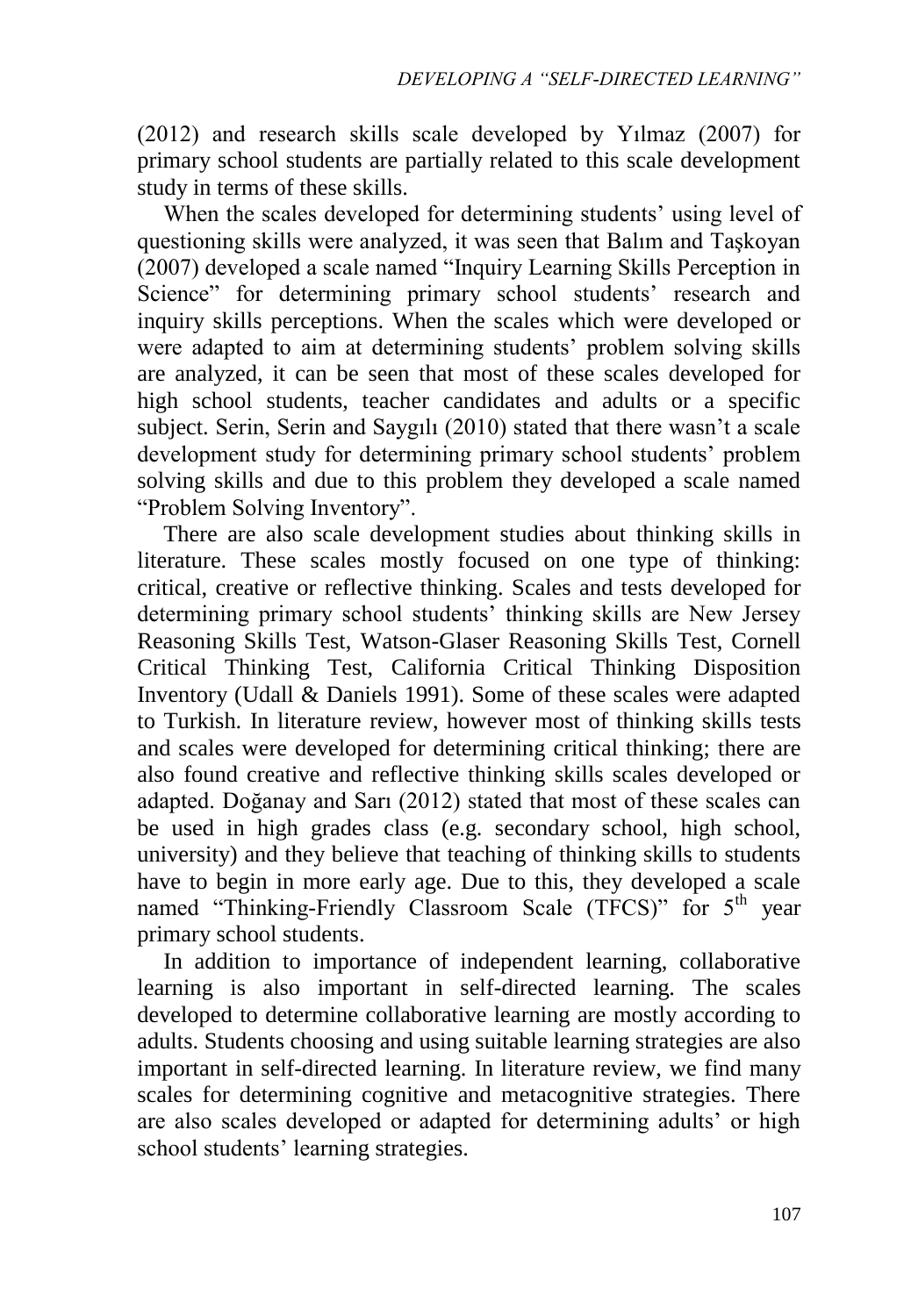One of the learning strategies skills scales is Motivated Strategies for Learning Questionnaire (MSLQ) developed by Pintrich and De Groot in 1990. The scale consists of three dimension and 15 factors below these dimensions. Six factors are related to motivation and nine factors are related to learning strategies. There are 81 items in scale. Doğanay and Kayıran (2012) adapted this scale to Turkish for  $5<sup>th</sup>$  year students. The results show a scale formed by six factors and 60 items. The factors are: cognitive awareness-learning strategies, self-efficacy, management of study time and learning environment, value of task, test anxiety and recourse.

The usual analyzed scales for SDL implementation skills as a whole are just a few. Most of them (especially Turkish scales) consist of one of the SDL implementation subskills, developed for adults or high school students. Considering these problems and needs, researchers aimed to develop a scale to determine self-directed learning implementation skills of primary school students and to apply reliability and validity studies to it.

#### **METHODS**

#### *Participants*

The schools of students in the sampling were determined by using criteria of sampling and maximum variation methods which are types of purposive sampling method; and the classrooms were selected by using random sampling method. Criterion sampling method refers to the determination of situations that meets predetermined criteria (Yıldırım & Şimşek 2008). For the purposes of the study,  $3<sup>rd</sup>$  and  $4<sup>th</sup>$ year primary school students were chosen as the subjects of the study. In maximum variation sampling method, the aim is to reflect the population of the study in a maximum way (Yıldırım & Şimşek 2008). In this study, schools were determined on the basis of socioeconomic differences and general academic achievements (high, medium and low levels). Accordingly, a total of three primary schools located in Eskişehir were chosen as the sampling of the study. The  $3<sup>rd</sup>$  and  $4<sup>th</sup>$ year classes where the scale was administered have been chosen by using random sampling method; and the students in these classrooms became the group of the current study. Table 2 displays demographic information of the students in the study group such as the class level they attend and their gender.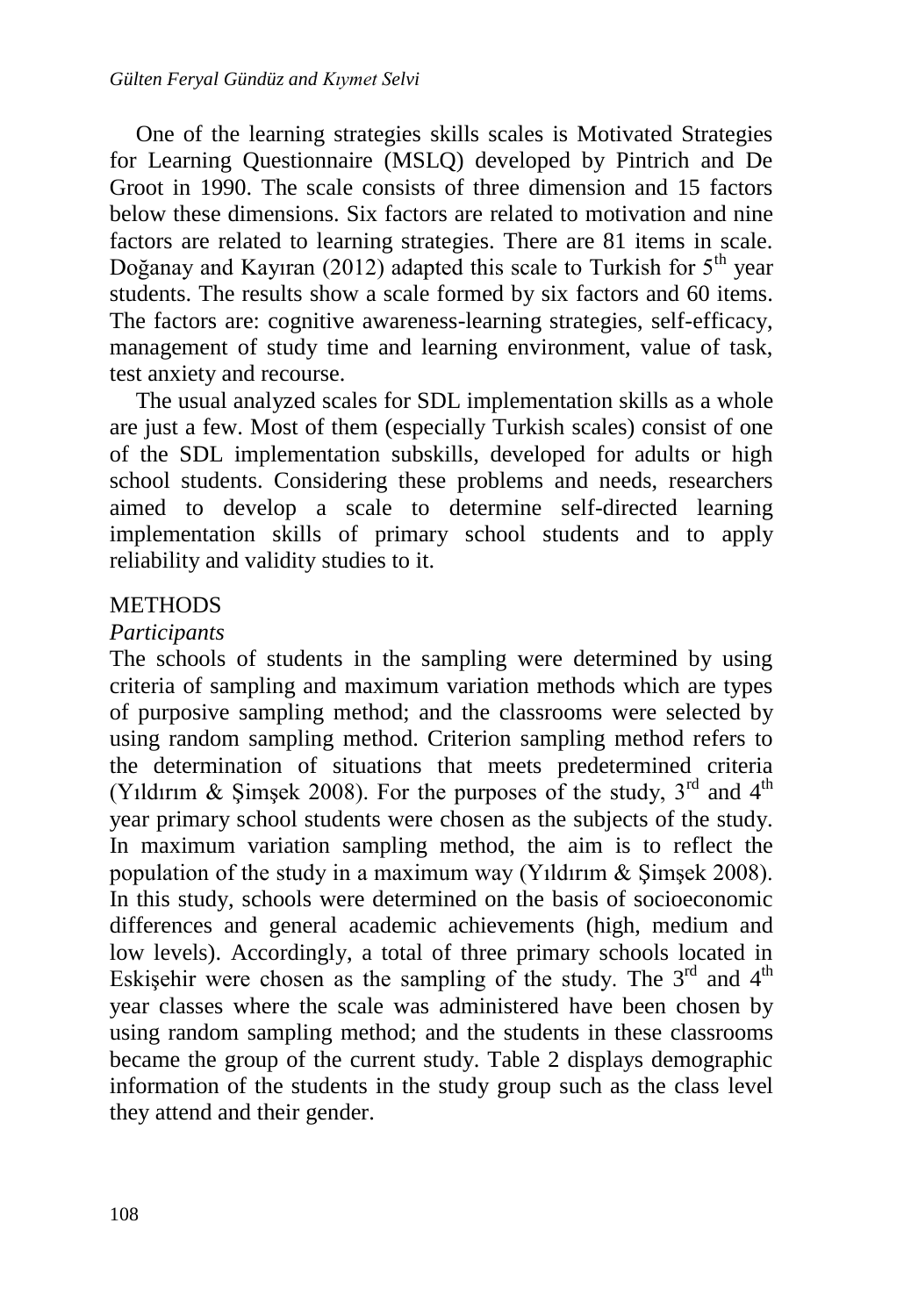| Type of                          | Demographic | Predicted value |      |     | Evaluated value |
|----------------------------------|-------------|-----------------|------|-----|-----------------|
| Analysis                         | Information | F               | $\%$ | F   | $\%$            |
|                                  | Gender      |                 |      |     |                 |
|                                  | Female      | 140             | 46,6 | 120 | 48              |
| <b>EFA</b>                       | Male        | 160             | 53,4 | 130 | 52              |
|                                  | Total       | 300             | 100  | 250 | 100             |
| (Explanatory<br>Factor Analysis) | Class level |                 |      |     |                 |
|                                  | 3rd year    | 120             | 40   | 105 | 42              |
|                                  | 4th year    | 180             | 60   | 145 | 58              |
|                                  | Total       | 300             | 100  | 250 | 100             |
|                                  |             |                 |      |     |                 |
|                                  | Female      | 95              | 47,5 | 87  | 50,6            |
| <b>CFA</b>                       | Male        | 105             | 52,5 | 85  | 49,4            |
| (Confirmatory                    | Total       | 200             | 100  | 172 | 100             |
| Factor Analysis)                 | Class level |                 |      |     |                 |
|                                  | 3rd year    | 80              | 40   | 69  | 40,1            |
|                                  | 4th year    | 120             | 60   | 103 | 59,9            |
|                                  | Total       | 200             | 100  | 172 | 100             |

Table 2. *Demographic Information of the students participated in the study*

According to literature, sample size is an important issue to gain valid results from EFA. There are different suggestions in the related literature regarding the number of people in sampling required for factor analysis. Kline (1994) claims that a total of 200 people in a sampling would suffice to identifying reliable factors in such an analysis. Similarly, Kim-Yin suggests a certain sampling size to keep an item in the scale. Accordingly, sampling size should be 200 for an item with a factor load of 0.40 (cited in Çokluk, Şekercioğlu & Büyüköztürk 2012). Factor load was determined as 0.40 for the explanatory factor analyses done in this study.

As it is shown in Table 2, sampling sizes in the current study were planned to be between 200 and 300 for the purposes of explanatory factor analysis. Self-directed Learning Implementation Skills Scale was applied to 120  $3<sup>rd</sup>$  year and 180  $4<sup>th</sup>$  year, total being 300 students. One classroom (a total of 30 students) did not return the scales and another 20 students replied the scale incorrectly or left some items unanswered. Therefore these 50 scales were not included in the analysis. Explanatory factor analysis was applied to the data obtained from 250 students. According to Table 2, 120 of these students are females, 130 males; 105 are  $3^{\overline{rd}}$  year and 145 are  $4^{\text{th}}$  year students.

It is necessary to have adequate sampling size in order to apply confirmatory factor analysis. As a suggestion, Marsh and Hau (1999);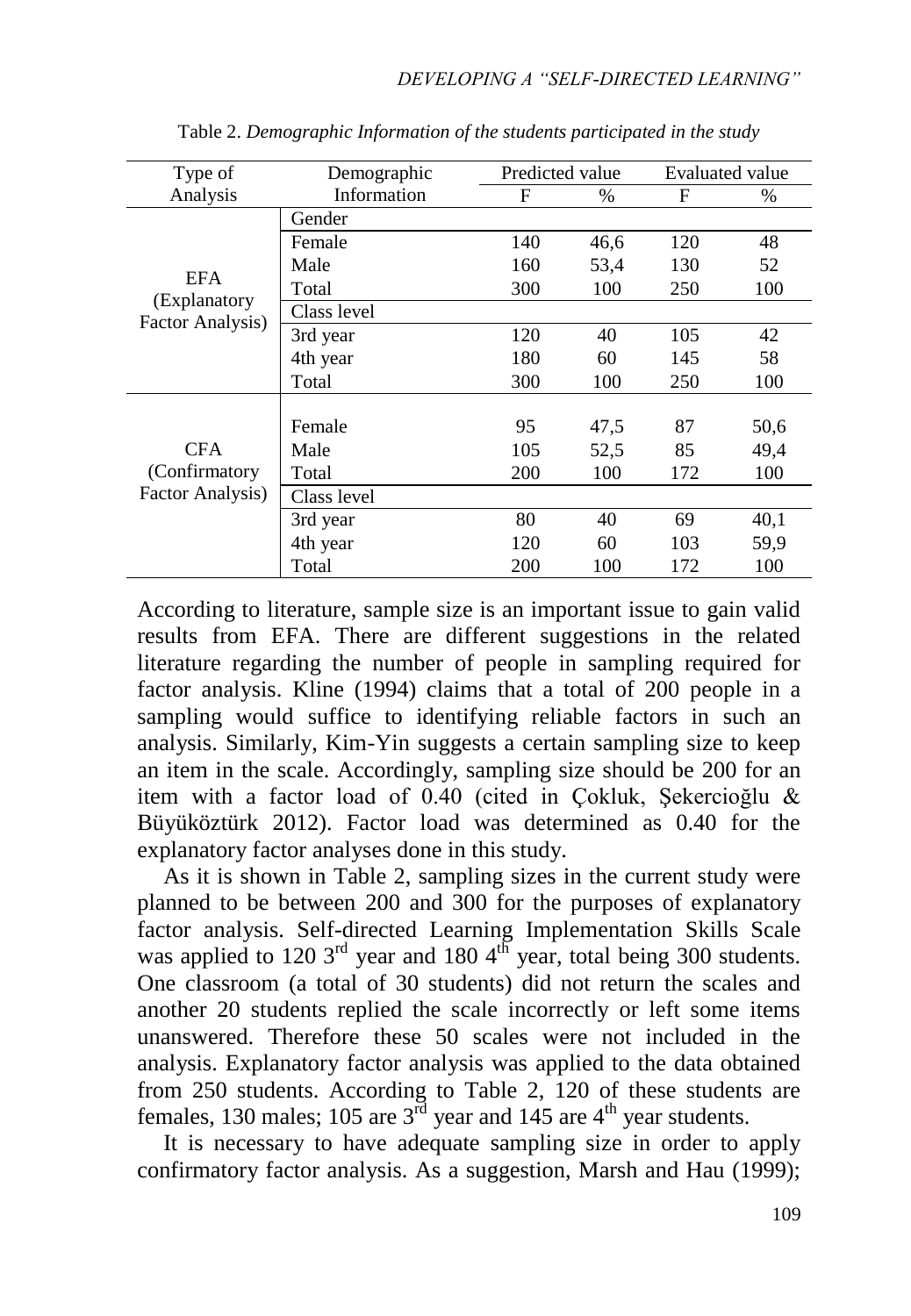Sapnas and Zeller (2002) and Brown (2006) state that sampling size should be at least 100 for confirmatory factor analysis. As displayed in Table 1, the confirmatory factor analysis of the scale, which was revised after explanatory factor analysis, was planned to be applied to the data to be obtained from 200 students. However, since 28 students filled out the scale incorrectly or did not reply to some items, the analysis was applied to the data obtained from a total of 172 students. As shown in Table 2, 87 of these students are females and 85 males, 69 third year and 103 fourth year students. The students which are the subjects of confirmatory analysis are different from those of exploratory analysis.

#### *Implementation Process*

The first phase in the development of the scale was literature review. The previously developed or adapted scales were examined. In addition, the self-directed learning implementation skills that students should have were determined and "Self-Directed Learning Implementation Skills Scale" was developed. Following a thorough literature review, a total of 55 items related to self-directed learning preparatory skills were prepared. The items of the scale were revised after document analysis and expert opinions. The details of this process are given below:

 Following the literature review, a survey was administered to primary school teachers and students (from first year to fifth year) in February 2012 to obtain their opinions regarding self-directed learning skills. Self-directed learning implementation skills were revised according to the results obtained from this questionnaire. After the revisions, self-directed implementation skills included a total of 32 items in three groups; namely learning skills, thinking skills and research skills.

• Common basic skills and learning outcomes of the following subjects, which were the main courses of primary school education (from  $1<sup>st</sup>$  year to  $4<sup>th</sup>$  year) were examined: Turkish, Mathematics, Life Sciences, Social Sciences, and Science and Technology. The first two phases included the revision of self-directed learning implementation skills based on the framework of skills covered in curricula and literature review. This new version consisted of the following selfdirected learning implementation skills: using learning strategies, collaborative learning, critical thinking, creative thinking, problem solving, self-evaluation and peer evaluation. At the end of this phase,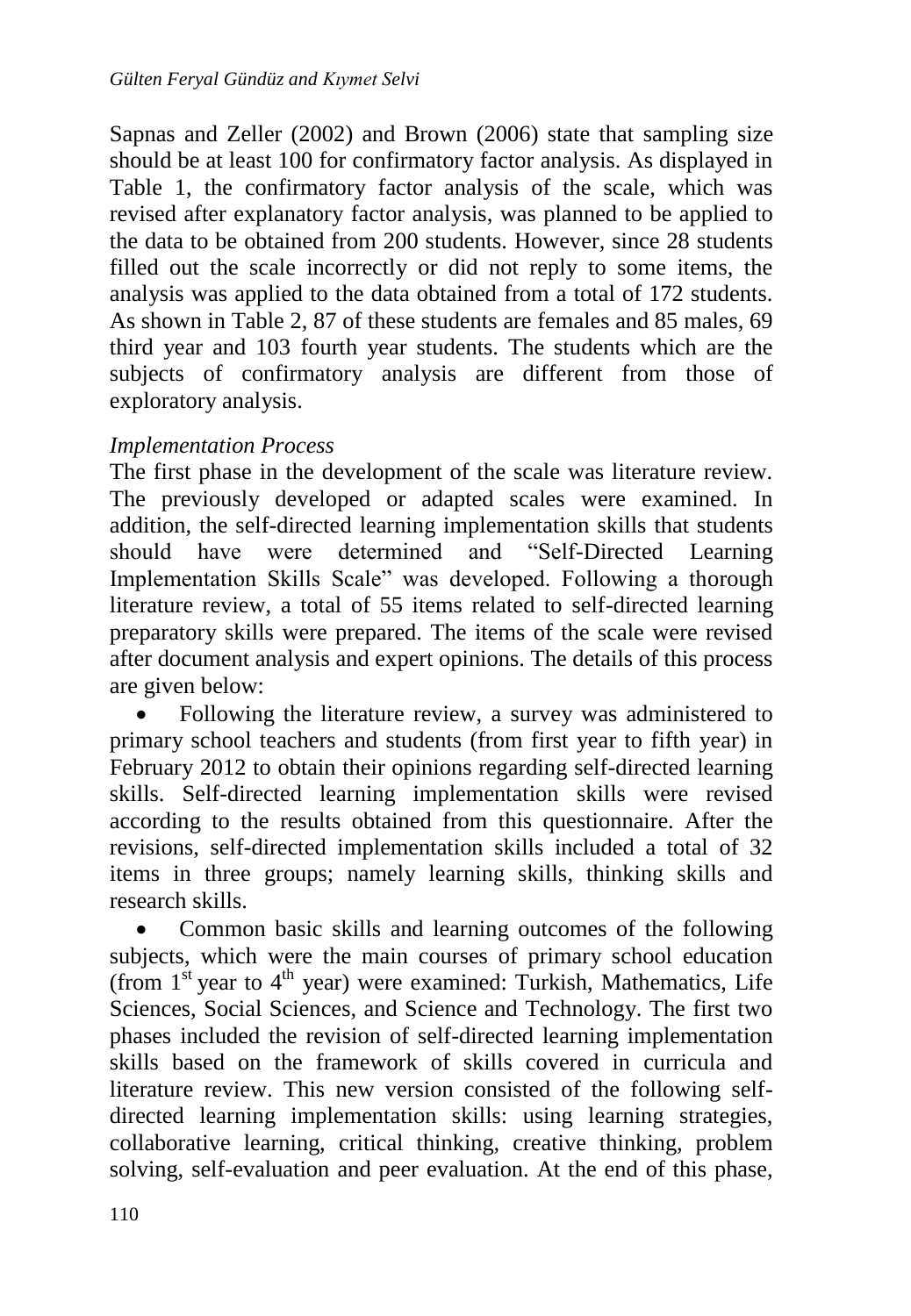self-directed learning implementation skills consisted of 60 items in total.

 "Self-Directed Learning Implementation Skills" draft scale was presented to a total of 7 experts for feedback and evaluation: three experts in Educational Programs and Teaching (the main field); two language experts and two primary school teachers. The experts were asked to evaluate the items in the scale in terms of language use (Turkish), the characteristics of the group that the scale is planned to be administered, and the theme. The feedback received from the experts was evaluated by the researcher taking similarities and differences mentioned into consideration. As a result, 4 items were excluded from the survey; 9 were revised and 5 items were rewritten as separate items due to overlapping. At the end of this phase, selfdirected learning implementation skills consisted of 67 items in total.

The finalized version after the feedback received from the experts was piloted with 10 students attending İbrahim Karaoğlanoğlu Primary School and having similar characteristics with the subjects of the study; 5 third year students and 5 fourth year students. The aim of this pilot study was to test the items in terms of comprehension. Since item 6 and item 15 were not clearly understood by the students, they were reevaluated in terms of language and clarity and corrected accordingly. After these revisions, the scale was given to 6 more students; 3 fourth year and 3 third year students. The final version was observed to create no problems in terms of comprehension.

#### RESULTS

This section presents findings regarding the reliability and validity studies of the "Self-Directed Learning Implementation Skills" draft scale. Construct validity was examined within the framework of validity issues, and Cronbach Alpha for reliability.

#### *Construct validity*

It is a desire to test scale model developed with confirmatory techniques after analyzed scale with explanatory factor analyses to reveal the factor design of scale (Çokluk, Şekercioğlu and Büyüköztürk 2012). Firstly, explanatory factor analysis was applied to the data obtained and later confirmatory factor analysis. Finally, the relationship between predetermined latent and observed variables was tested in order to validate factor structure.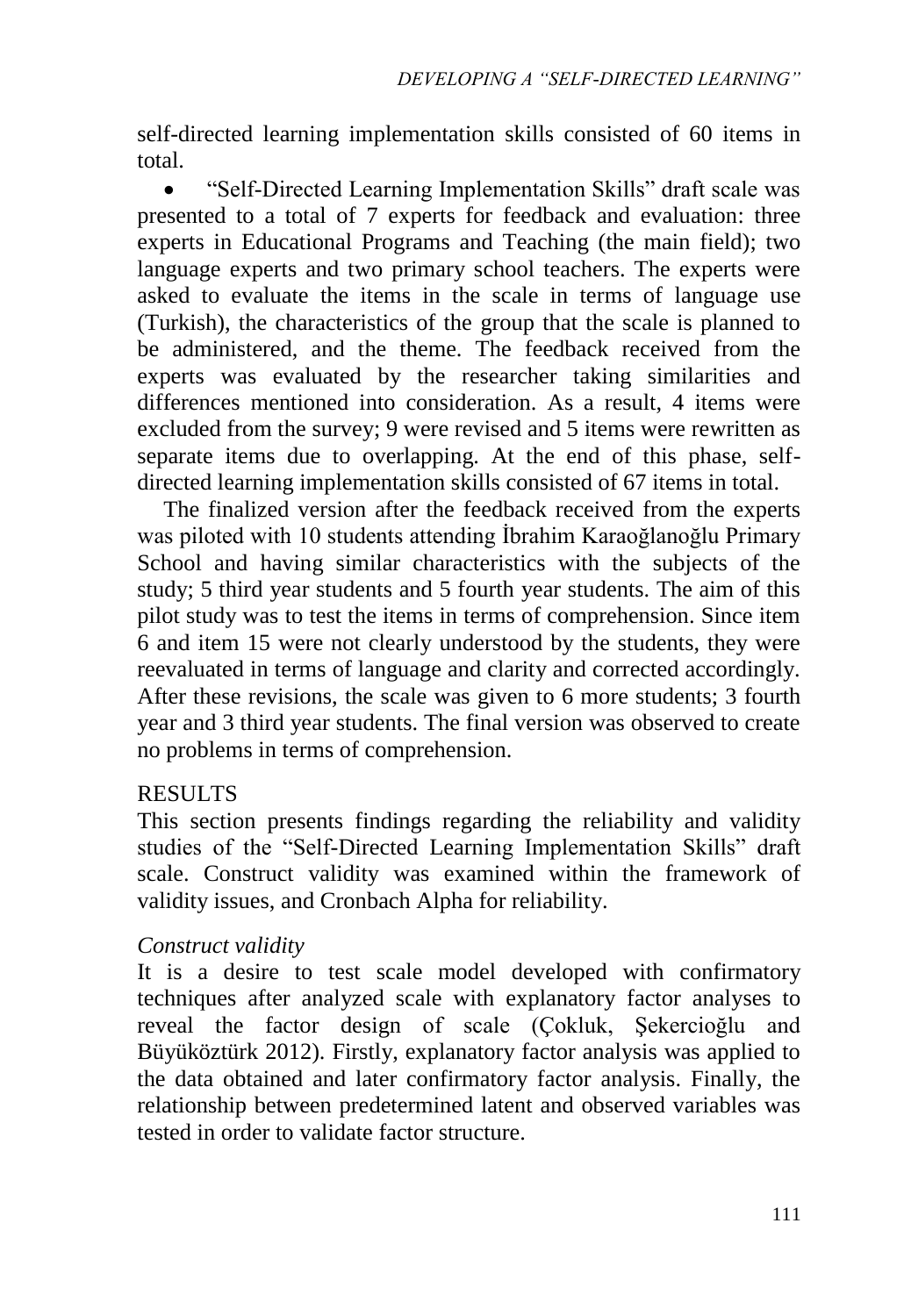### *Explanatory Factor Analysis*

Explanatory factor analysis was used to examine the structure of the data obtained and to eliminate the problematic items during the scale development process. For the purposes of this analysis, Principal Components Analysis is a practical solution for researchers who want to categorize a large number of variables into relatively low number of variables (Çokluk et.al 2012).

Kaiser-Meyer-Olkin coefficient and Bartlett's sphericity test are also very important for the calculation of adequate sample size for explanatory factor analysis - that is the applicability of the collected data for explanatory factor analysis. Kaiser–Meyer-Olkin coefficient must be at least .60 for a sound factor analysis. In addition, p value calculated in Bartlett test must be meaningful (Pallant 2005:174).

*"Self-Directed Learning Implementation Skills Scale" Explanatory Factor Analysis*

The suitability of the data collected from the students for principal components analysis was evaluated with Kaiser–Meyer-Olkin coefficient and Bartlett's test of sphericity, displayed in Table 3.

| Kaiser-Meyer-Olkin Statistics    | .899                        |          |
|----------------------------------|-----------------------------|----------|
| Bartlett's test<br>of sphericity | Chi Square<br>Approximately | 8607,444 |
|                                  | Degree of Freedom           | 2211     |
|                                  | Level of Significance       | .000     |

Table 3. *Kaiser-Meyer-Olkin and Bartlett test results*

Kaiser–Meyer–Olkin coefficient was calculated as 0.899, which shows that data set is suitable for factorization. Also, meaningful p value  $(p<.05)$  implies high correlation between the variables. In other words, sampling size is suitable for Principal Component Analysis. According to this analysis, 67 items were categorized under 16 factors, of an eigenvalue that is higher than 1. After Varimax rotation, the distribution of these items according to the factors and scree plot results were examined. According to the results, this 16-factor structure does not have a meaningful structure for self-directed learning readiness (preparatory) skills. The factor showing sharp and fast decreases gives the number of important factor numbers (Büyüköztürk 2010:126). Accordingly, it was thought that five-factor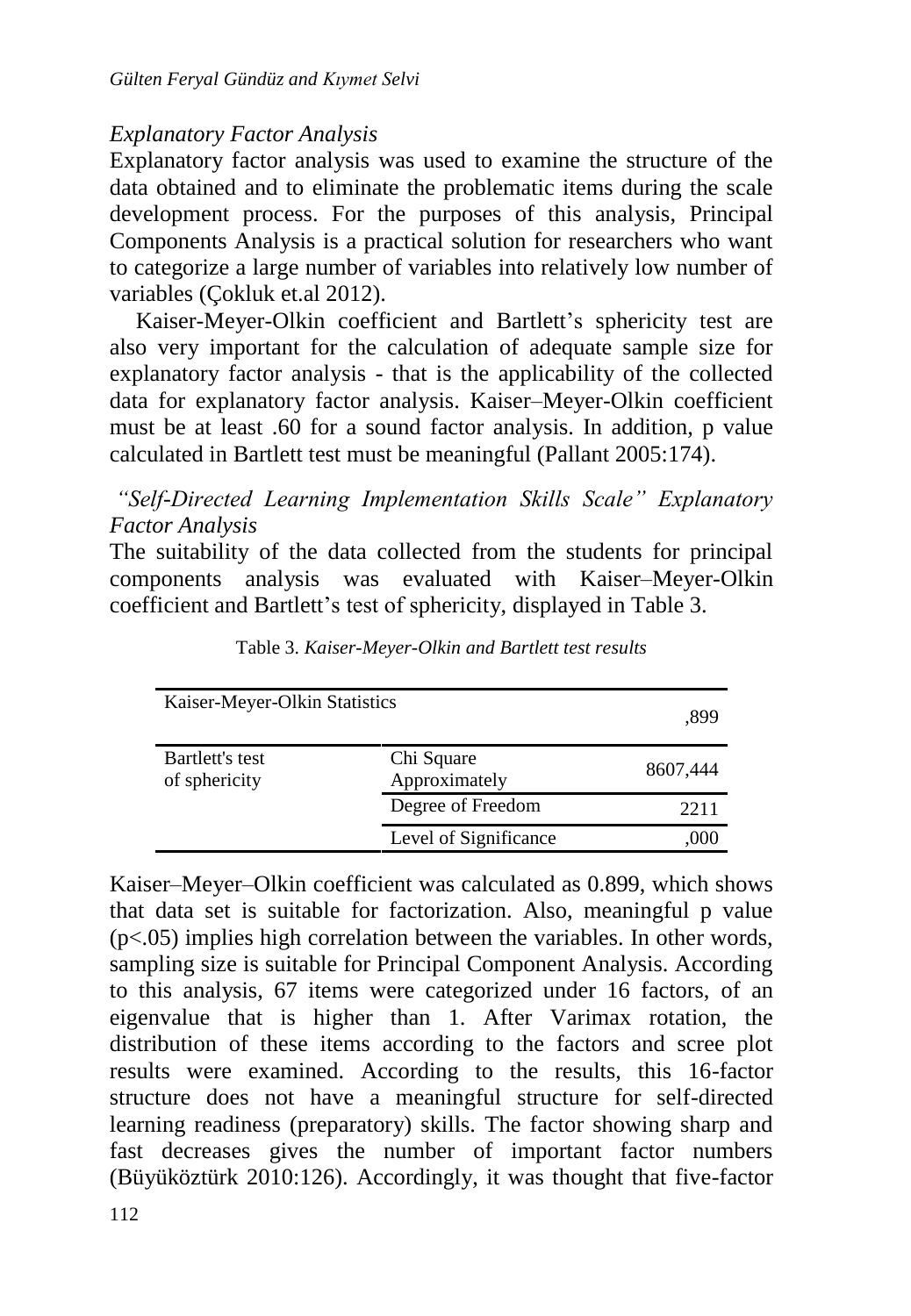or six-factor structure could be appropriate. Examined five-factor scale structure, it was seen that the distribution of scale items to factors didn't fit with the literature, then the six-factor scale structure was examined. While deciding which items will be included in the scale, the following criterion was followed: item factor load is higher than 0.40 (Coombs and Schroeder 1988:84) and the difference between the item loads of two factors is at least 0.10 when an item is placed in these two factors at the same time (Büyüköztürk 2010:126). After the validity analysis,  $20^{th}$ ,  $21^{st}$ ,  $22^{nd}$ ,  $23^{rd}$ ,  $25^{th}$ ,  $27^{th}$ ,  $31^{st}$ ,  $36^{th}$ ,  $43^{rd}$ ,  $44^{th}$ ,  $45<sup>th</sup>$ ,  $48<sup>th</sup>$ ,  $50<sup>th</sup>$ ,  $51<sup>st</sup>$ ,  $54<sup>th</sup>$ ,  $57<sup>th</sup>$  and  $59<sup>th</sup>$  items were excluded from the draft scale, which had totally 67 items.

When six-factor scale structure was examined, it was seen that the items in the sixth factor couldn't be under the same factor because of not fitting with the literature. Due to this problem, the items in the sixth factor not being wholeness with each other (item 9, item 10, item 11, item 14 and item 26) were excluded from scale and the scale structure was formed from five factors. In total, 22 items were excluded from the draft scale and the remaining 45 items were renumbered in the new version of the scale. The results of factor analysis for validity and factor loads are shown in Table 4.

| <b>Factor Load</b> |     |   |   |    |   |
|--------------------|-----|---|---|----|---|
| <b>Item No</b>     | I   | П | Ш | IV | V |
| 1                  | .61 |   |   |    |   |
| $\boldsymbol{2}$   | .58 |   |   |    |   |
| 3                  | .55 |   |   |    |   |
| 4                  | .54 |   |   |    |   |
| 5                  | .54 |   |   |    |   |
| 6                  | .53 |   |   |    |   |
| 7                  | .52 |   |   |    |   |
| 8                  | .52 |   |   |    |   |
| $\boldsymbol{9}$   | .51 |   |   |    |   |
| 10                 | .49 |   |   |    |   |
| 11                 | .49 |   |   |    |   |
| 12                 | .46 |   |   |    |   |
| 13                 | .46 |   |   |    |   |
| 14                 | .44 |   |   |    |   |
| 15                 | .44 |   |   |    |   |
| 16                 | .41 |   |   |    |   |

Table 4. *Factor Analysis and Factor Loads of Self-Directed Learning Readiness Skills Scale*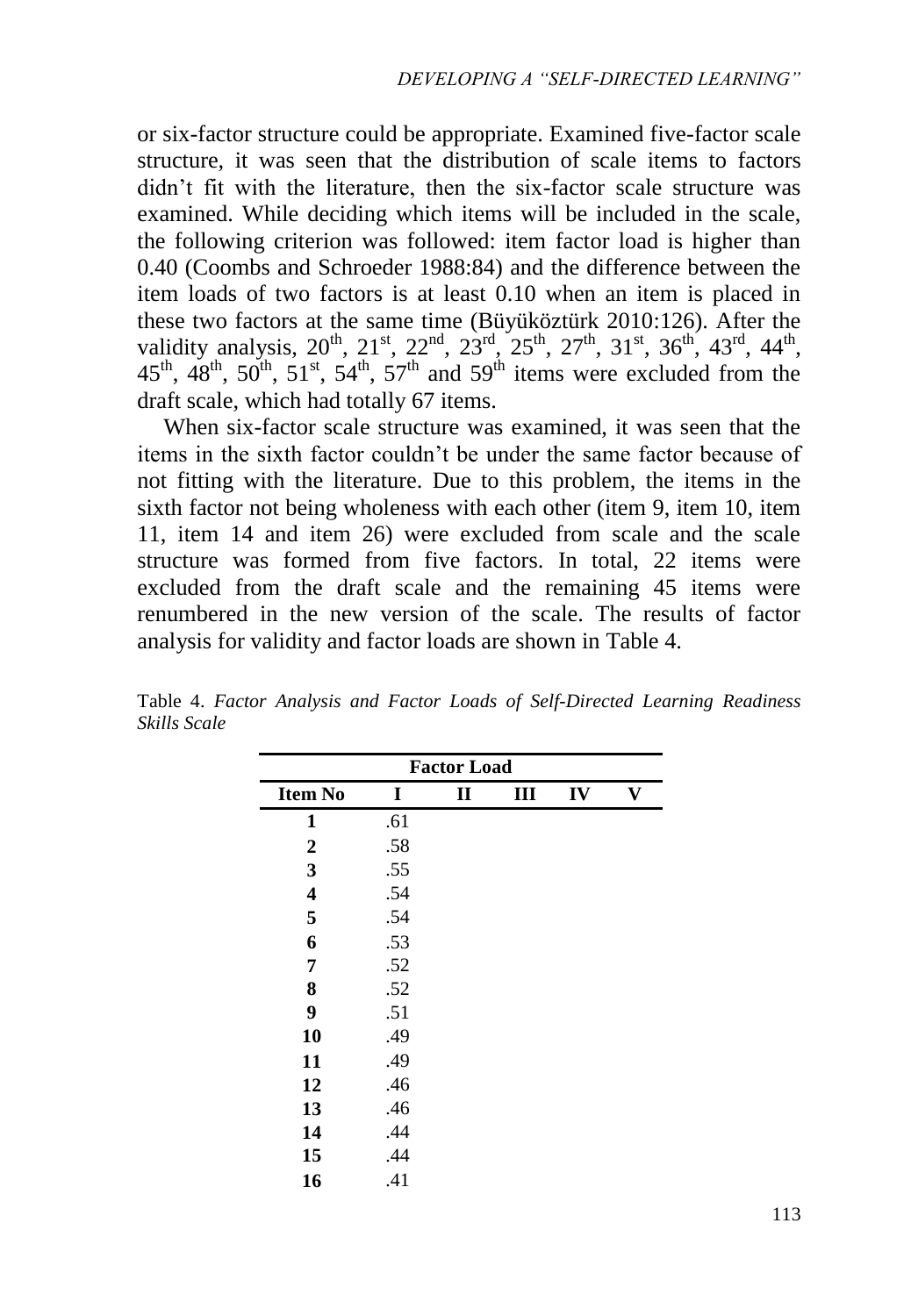| 12.49 | 10.42 | 9.31                                                        | 8.47                                   | 7.32                            |
|-------|-------|-------------------------------------------------------------|----------------------------------------|---------------------------------|
|       |       |                                                             |                                        | .43                             |
|       |       |                                                             |                                        | .50                             |
|       |       |                                                             |                                        | .58                             |
|       |       |                                                             |                                        | .65                             |
|       |       |                                                             |                                        | .71                             |
|       |       |                                                             | .41                                    |                                 |
|       |       |                                                             | .43                                    |                                 |
|       |       |                                                             | .45                                    |                                 |
|       |       |                                                             |                                        |                                 |
|       |       |                                                             |                                        |                                 |
|       |       |                                                             |                                        |                                 |
|       |       |                                                             |                                        |                                 |
|       |       |                                                             |                                        |                                 |
|       |       |                                                             |                                        |                                 |
|       |       |                                                             |                                        |                                 |
|       |       |                                                             |                                        |                                 |
|       |       |                                                             |                                        |                                 |
|       |       |                                                             |                                        |                                 |
|       |       |                                                             |                                        |                                 |
|       |       |                                                             |                                        |                                 |
|       |       |                                                             |                                        |                                 |
|       |       |                                                             |                                        |                                 |
|       |       |                                                             |                                        |                                 |
|       |       |                                                             |                                        |                                 |
|       |       |                                                             |                                        |                                 |
|       |       |                                                             |                                        |                                 |
|       |       |                                                             |                                        |                                 |
|       | .69   |                                                             |                                        |                                 |
|       |       | .60<br>.57<br>.55<br>.54<br>.54<br>.53<br>.50<br>.45<br>.42 | .74<br>.71<br>.60<br>.51<br>.50<br>.49 | .71<br>.61<br>.51<br>.50<br>.46 |

The item loads calculated in validity analysis are between 0.74 and 0.41 and the scale has a five-factor structure. The total variance explained by these factors together is 48.01 %. The first factor in the scale is "Research Skills", which includes 16 items and explains 12.49 % of total variance. Research is described as systematic studying in order to solve a problem, reveal the truth and enhance the data obtained through using scientific methods and techniques. Research is gathering, analyzing, interpreting and evaluating the data and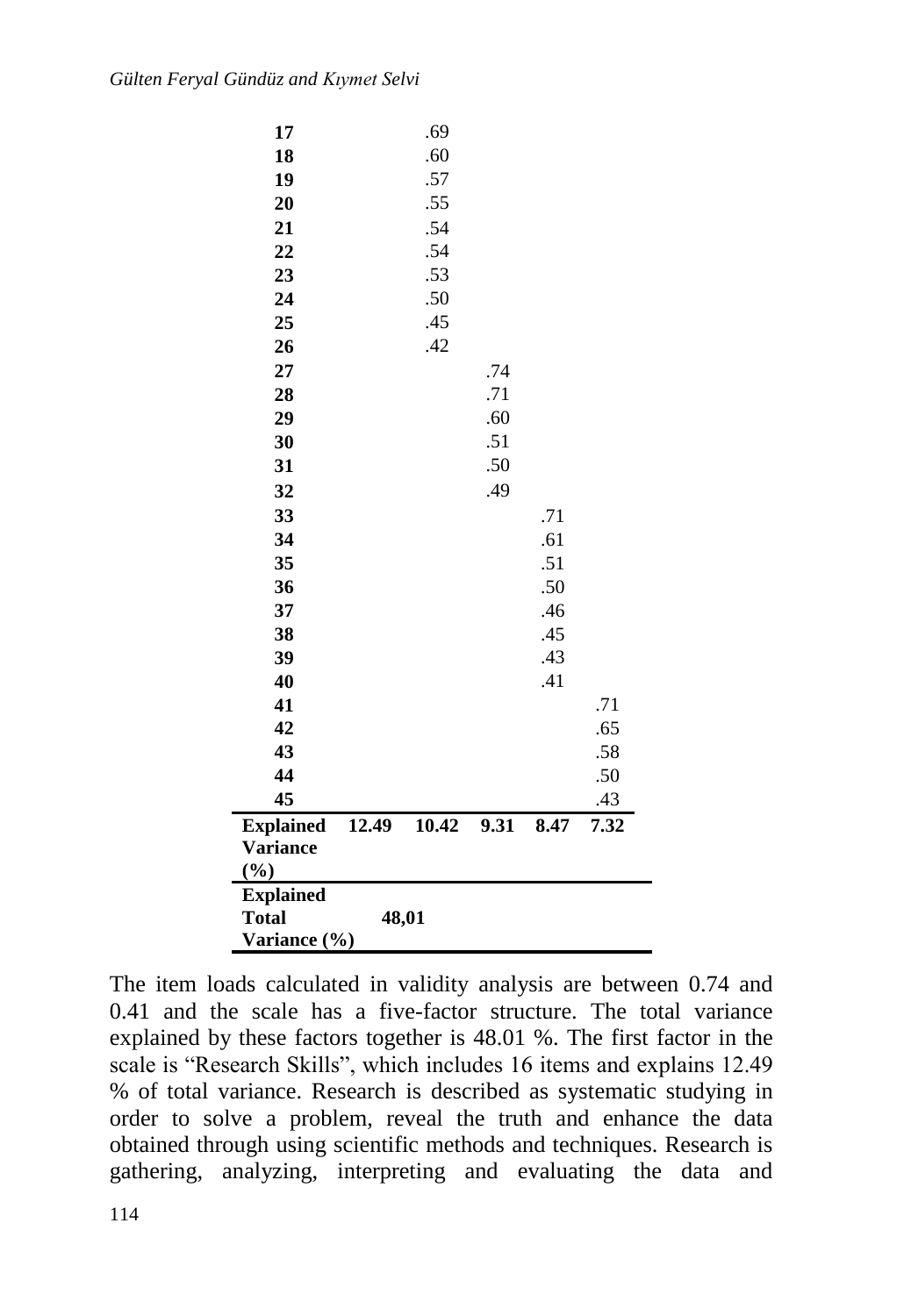presenting the results in order to solve the problems which are determined through willingness and curiosity (MEB 2011). Dilbaz, Özgelen and Yelken (2012) also determine research skills according to their literature review done about scale studies. They named these skills as curiosity, determining problems, hypothesizing, gathering data, hypothesis testing, analyzing the data and evaluating the data, presenting results and investigating. In this scale study, research skills consist of curiosity, problem solving, evaluation and investigation. The second factor in the scale is "Thinking Skills", which includes 10 items and explains 10.42 % of total variance. According to Fisher (1995), thinking is a cognitive activity that consists of determining, clarifying and solving problem, decision-making, generating solutions and investigating thoughts. In literature, high order thinking skills are described as problem solving, critical thinking and creative thinking. Critical thinking is an active and systematic cognitive process that aims to understand ourselves and events happening around us by being aware of our thinking process and implementing our learning in considering others' views (Cüceloğlu 1995; cited in Güven & Kürüm 2004). In literature, problem solving is described as thinking around a problem, describing the problem, gathering data about problem and solution, applying the most suitable solution and evaluating the result (Ülgen 2001; LeJeune 2002; Vander Stoep & Pintrich 2003). Creative thinking is original, fluent, flexible and unusual thinking way (Guilford 1967; cited in Doğan 2005). In this scale study, the items in second factor consist of problem solving, creative thinking and critical thinking skills. The third factor in the scale is "Using Strategies Skills", which includes 6 items and explains 9.31 % of total variance. Learning strategies are behaviors and thoughts targeting to effect learners' coding process. The fourth factor in the scale is "Evaluation Skills", which includes 8 items and explains 8.47 % of total variance. Assessment and evaluation are major elements that complete teachinglearning process (Ertürk 1998; Gönen, Kocakaya & Kocakaya 2011). The way of determining if and to what extent education-instruction process answers the learning goals is doing assessment and evaluation. In this factor, items about teacher's assessment, items about selfevaluation and peer-evaluation which are important in SDL are also found. Self-evaluation is students' evaluation about themselves and judging their learning about a subject in learning process, their achievement levels and learning outcomes (MEB 2008; Çepni et.al 2007; Yurdabakan & Uzun 2011). Peer-evaluation is students'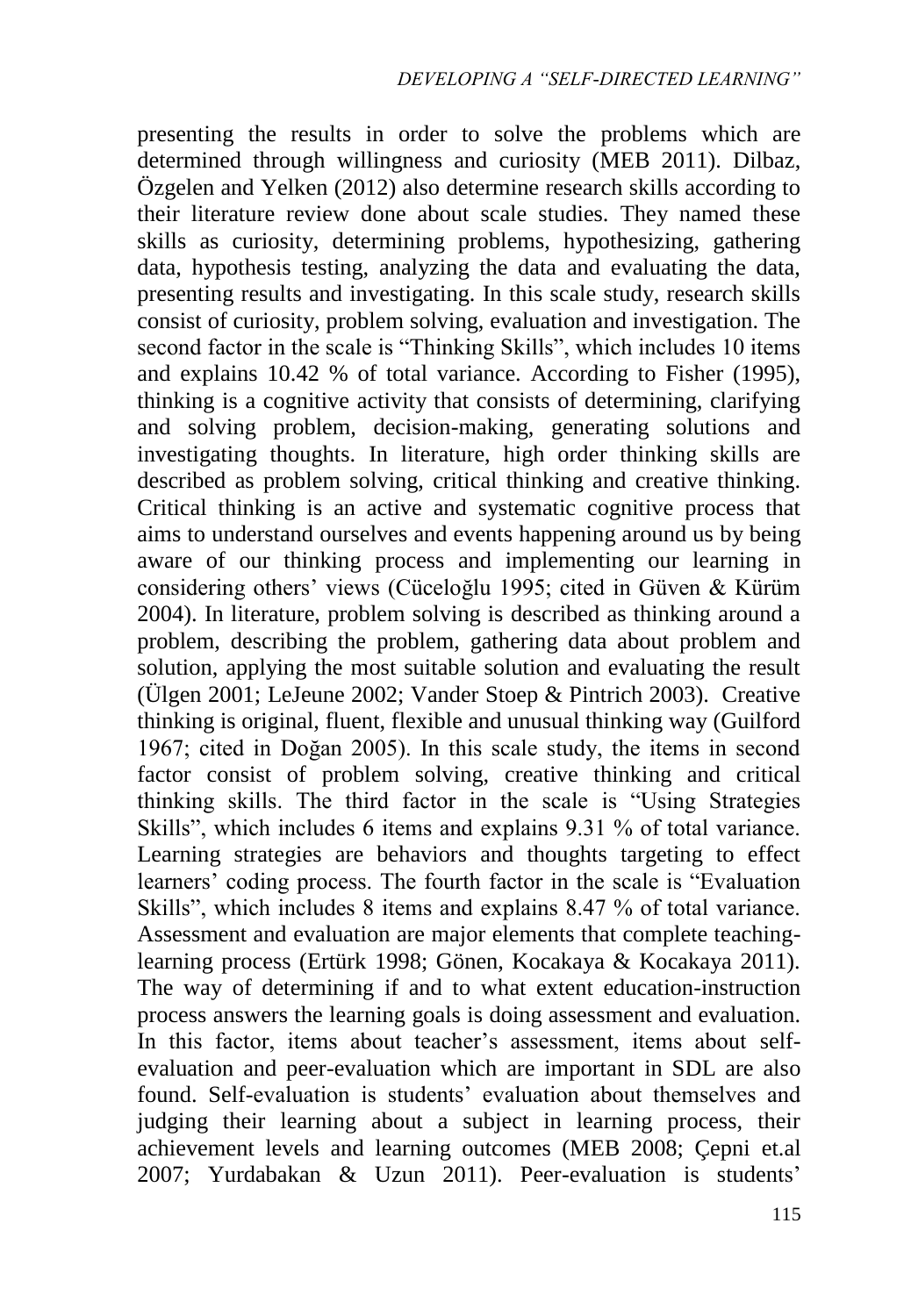evaluation about their friends' work sheets through some criteria (Çepni et al. 2007; Fer & Çırık 2007). The last factor in the scale is "Collaborative Learning with Peers Skills", which includes 5 items and explains 7.32 % of total variance. Collaborative learning is an instructional process that students work through groups in order to realize common learning goals and they do their learning responsibilities in group.

Following the analysis about the construct validity of the scale, the distinctiveness of scale was also examined. For the purpose of this analysis, the differences between the means of 27 % bottom and top group were examined. In these comparisons, t value was found to be meaningful at p<.001 level. When the dual correlations between factor points are examined, it can be said that there is a positive relationship among each factor, though being at medium level. The highest correlations were between "Research Skills" and "Thinking Skills". The relationship among the factors in the developed scale is shown in Table 5.

| <b>Correlation Coefficient</b>       |                    |                    |                                           |                      |                                                |  |
|--------------------------------------|--------------------|--------------------|-------------------------------------------|----------------------|------------------------------------------------|--|
|                                      | Research<br>skills | Thinking<br>skills | Using<br>learning<br>strategies<br>skills | Evaluation<br>skills | Collabor<br>ative<br>learning<br>with<br>peers |  |
| Research skills                      | 1                  | .71                | .65                                       | .73                  | .58                                            |  |
| Thinking skills                      | .71                | 1                  | .59                                       | .66                  | .58                                            |  |
| Using learning<br>strategies skills  | .65                | .59                | 1                                         | .56                  | .43                                            |  |
| <b>Evaluation</b> skills             | .73                | .66                | .56                                       | 1                    | .60                                            |  |
| Collaborative<br>learning with peers | .58                | .58                | .42                                       | .60                  | 1                                              |  |
|                                      |                    | .87                | .77                                       | .84                  | .71                                            |  |

Table 5. *The Correlation among the Factors of the Scale*

*Confirmatory Factor Analysis Results*

Revised according to explanatory factor analysis results, the model was tested through confirmatory factor analysis. The first thing researchers should check is the level of significance of t values. Parameter predictions are meaningful at .05 level if "t" values exceed 1.96, and they are meaningful at .01 level when they exceed 2.56. In the analysis done in structural equality model, t values that are not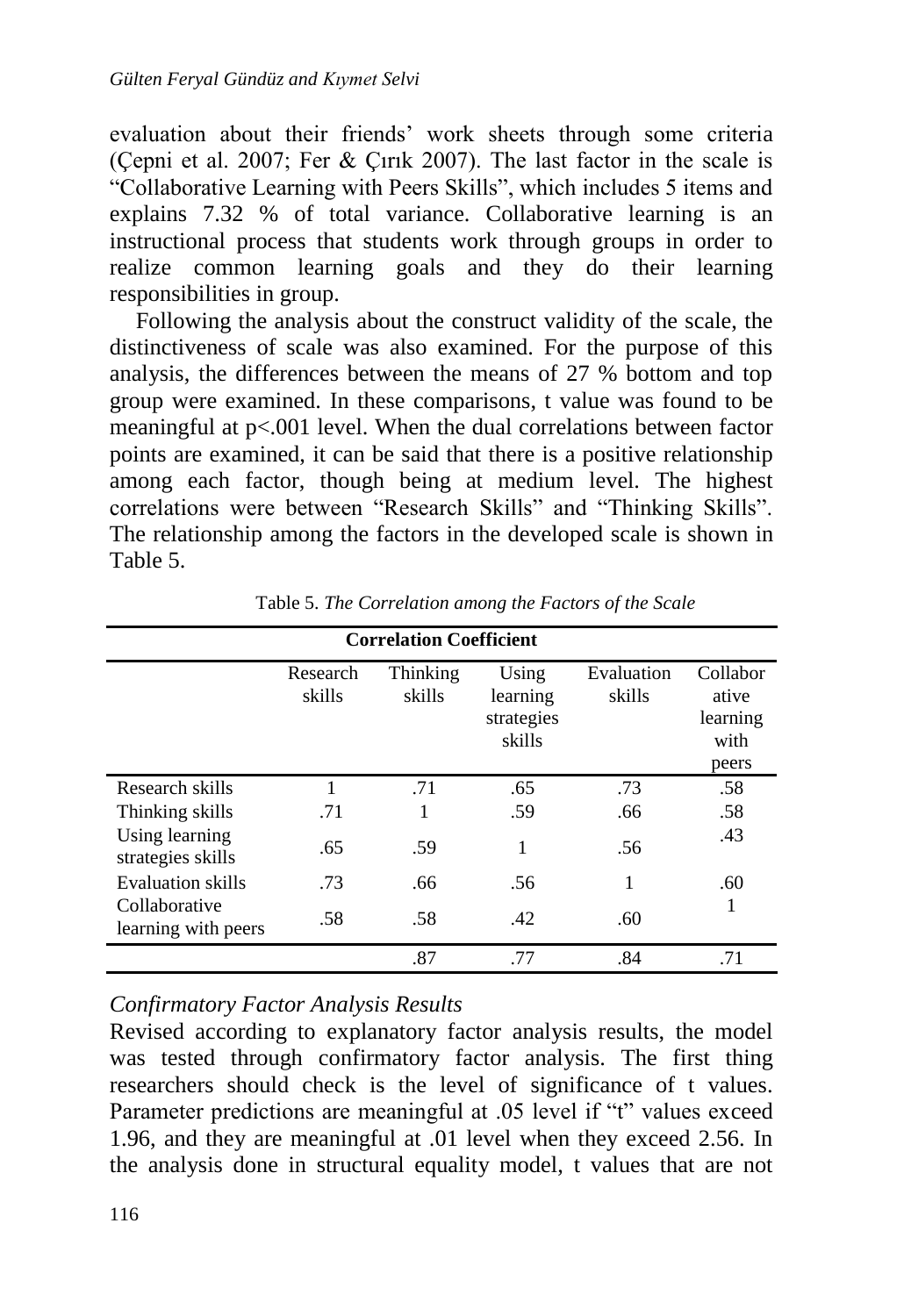meaningful must be excluded from the analysis. However, it can be useful to check error variances as well before making the final decision (Çokluk et al. 2012). All indicators give meaningful t values at .01 and .05 level and error variances are quite low. Another value that should be examined is p value, which provides information about the significance of the difference between predicted covariance matrix and observed  $(x^2)$ . Naturally, it is better when p value is not meaningful; however, meaningful p value can be tolerated in many studies. Therefore, it is useful to evaluate alternative fit indexes about the application between two matrices (Çokluk et al. 2012). Fit indexes obtained after the analysis regarding the model are displayed in Table 6.

| <b>Fit Index</b><br><b>Best Fit Value</b> |                                                                            | <b>Observed Fit</b> |                      |
|-------------------------------------------|----------------------------------------------------------------------------|---------------------|----------------------|
|                                           |                                                                            | Value               | <b>References</b>    |
| $\chi^2$                                  | $0 \leq \chi^2 \leq 2$ sd                                                  | 1287.76             | (Sütütemiz 2005)     |
| p değeri                                  | .05 $\leq p \leq 1.00$                                                     | 0.000               | (Hoyle 1995)         |
|                                           |                                                                            |                     | (Sütütemiz 2005;     |
| $\chi^2$ /sd                              | $0 \leq \chi^2 / sd \leq 2$                                                | 1.38                | Tabachnick & Fidell, |
|                                           |                                                                            |                     | 2001)                |
| <b>RMSEA</b>                              | $0<$ RMSEA $\leq$ .05                                                      | 0.047               | (Schumacker & Lomax, |
|                                           |                                                                            |                     | 2004)                |
| <b>SRMR</b>                               | $0 <$ SRMR $\leq 0.05$                                                     | 0.060               | (Kenny 2010)         |
| <b>RMR</b>                                | $0 <$ RMR $\leq 0.05$                                                      | 0.074               | (Kenny 2010)         |
| <b>NFI</b>                                | .95 < NFI < 1                                                              | 0.92                | (Kenny 2010)         |
| <b>NNFI</b>                               | .95 <nnfi<1< td=""><td>0.97</td><td>(Arbuckle 2007)</td></nnfi<1<>         | 0.97                | (Arbuckle 2007)      |
| <b>CFI</b>                                | .95 < CF < 1                                                               | 0.97                | (Hu & Bentler 1999)  |
| <b>GFI</b>                                | .95 $\le$ GFI $\le$ 1                                                      | 0.75                | (Blunch 2008)        |
| <b>AGFI</b>                               | .95 <agfi<1< td=""><td>0.72</td><td>(MacCallum &amp; Sehee)</td></agfi<1<> | 0.72                | (MacCallum & Sehee)  |
|                                           | AGFI <gfi< td=""><td></td><td>1997)</td></gfi<>                            |                     | 1997)                |
| $=1287.76$ ; sd=935                       |                                                                            |                     |                      |

Table 6. *The ideal fit values for Explanatory Factor Analysis in the related literature and the Uyum values observed in the scale*

Chi-Square statistics is known as lack of fit index (Stapleton 1997). Smaller test statistics shows that the model is appropriate for observational (empirical) structure. However, since Chi-Square is a cumulative statistics, Chi-Square value will increase as the number of variables increases, so it is necessary to evaluate Chi-Square degree of freedom. If this value is smaller than 5, model is said to have well fit. If it is smaller than 3, model is said to have very well fit. (Byrne 1998).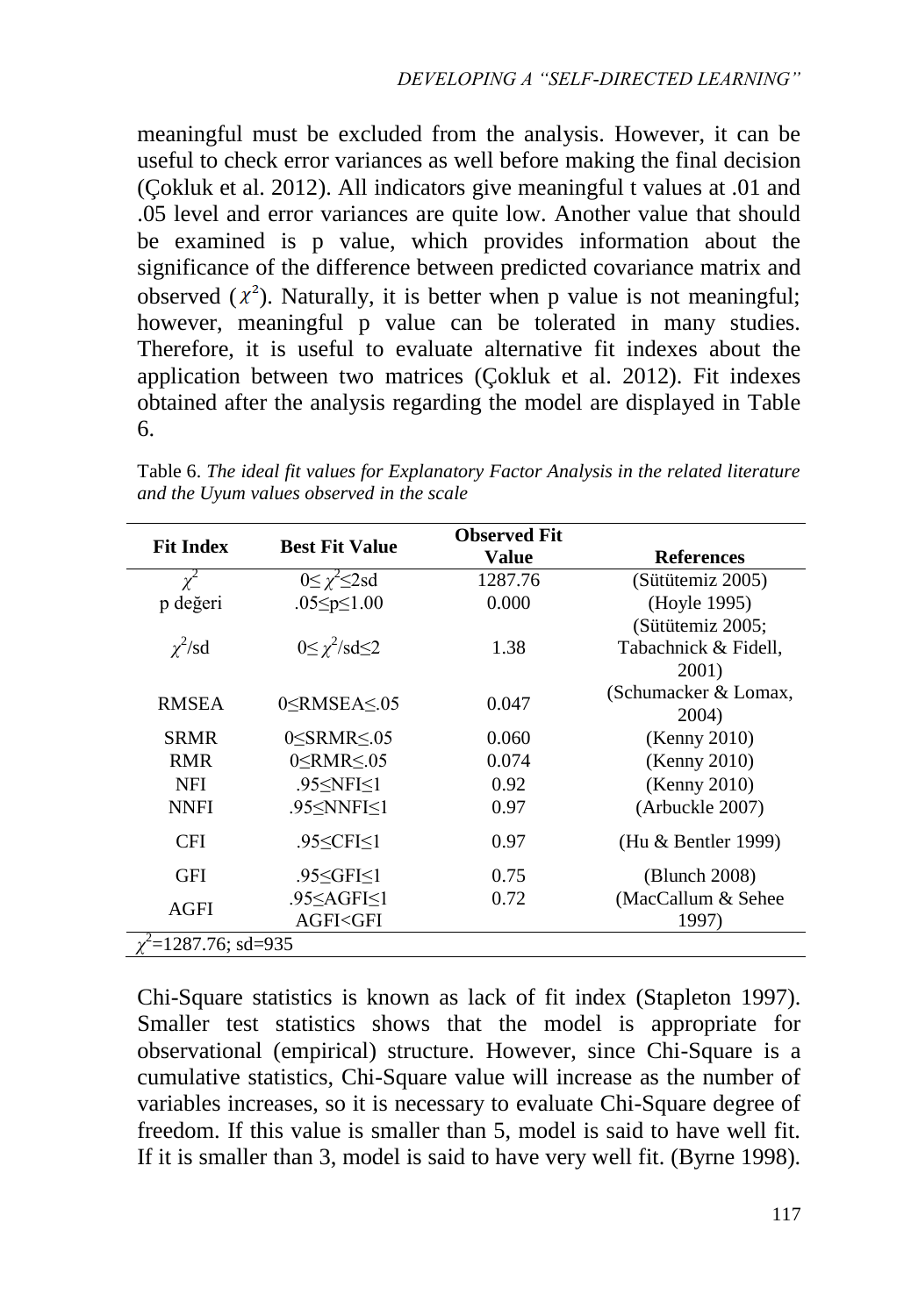Tabachnick and Fidell (2001) and Sütütemiz (2005) suggest that if the value is smaller than 2, it has very good goodness of fit. According to Table 6, this value is 1.38, which shows that the model has "very good fit" when Chi-Square/SD ratio is examined. Since  $x^2$  / sd ratio of fit level obtained for confirmatory factor analysis and most of the fit indexes without making any modifications were within acceptable limits, the researcher decided not to make any revisions in the items of the scale.

#### *Reliability Analysis*

In order to test the presence of normal distribution in the data, Kolmogorov-Smirnov Test was applied. The results of the test are displayed in Table 7.

|                                       |                           | <b>TOPLAM</b> |
|---------------------------------------|---------------------------|---------------|
| N                                     |                           | 250           |
|                                       | Mean                      | 188,36        |
| Normal Parameters (a,b)               | <b>Standard Deviation</b> | 26,790        |
|                                       | Absolute                  | ,149          |
|                                       | Positive                  | ,100          |
| <b>Most Extreme Differences</b>       | Negative                  | $-149$        |
| Kolmogorov-Smirnov Z                  |                           | 2,349         |
| Asymptotic Significance<br>(2-tailed) |                           | ,000          |

Table 7. *The Results of Kolmogorov-Smirnov Z Test*

The maximum score to be taken from the 45-item scale is 225 and the minimum score is 45. According to the analysis, the minimum score was calculated as 106 and the highest score was 220; the range was 119. As displayed in Table 7, the mean value for the scale is 188.36, standard deviation 26.790, skewness value -.29 and kurtosis .26. Kolmogorov-Smirnov test result showed a meaningful p value. This result implies that the data do not have normal distribution. Pallant (2005:57) suggests that this result is often observed in studies with high number of subjects and low p value cannot be interpreted as the absence of normal distribution. Similarly, Tabanchnick and Fidel (2001) emphasize that skewness and kurtosis values are more sensitive in big samplings and therefore distribution should be examined by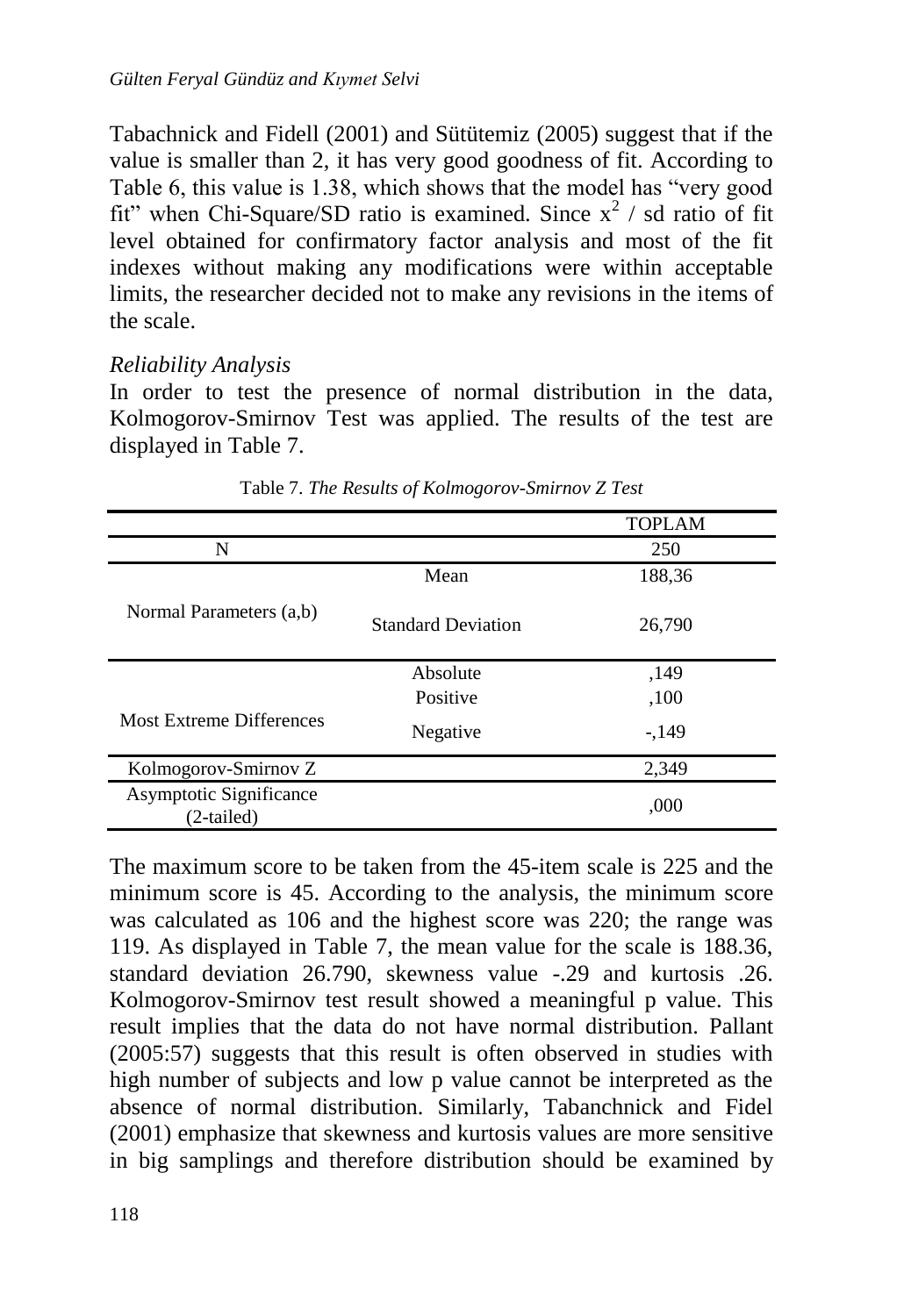using histogram. In the current study, the results of normal probability graph, detrended normal probability graph and box plot were examined. The analysis revealed a normal distribution.

In order to calculate internal consistency of the scale, Cronbach Alpha coefficient was used. The value was calculated as 0.95. If Alpha value is between 0.80 and 1 in a scale with one variable, the scale is considered highly reliable (Ural & Kılıç 2006:290). Therefore, the scale used in this study can be told to be highly reliable. As shown in Table 8, internal consistency value for each of these four factors was calculated as 0.90, 0.86, 0.79, 0.81 and 0.73.

| <b>Subskills</b>                         | Cronbach's $\alpha$ |
|------------------------------------------|---------------------|
| Research skills                          | .90                 |
| Thinking skills                          | .86                 |
| Using learning strategies skills         | .79                 |
| Evaluation skills                        | .81                 |
| Collaborative learning with peers skills | .73                 |

Table 8. *Reliability Coefficients of Subscales*

The results of reliability and validity analysis clearly showed that "Self-Directed Learning Implementation Scale", which consists of 5 subscales and 45 items, can be used to determine SDL implementation skills of primary school students.

#### CONCLUSION AND FURTHER SUGGESTIONS

In this study, it was aimed to develop a scale for determining primary school students' SDL implementation skills. In the current study, explanatory factor analysis was firstly realized; and later confirmatory factor analysis was done via LISREL. The item-total correlation of the items in the scale was found to be between .74 and .41. The scale consists of five factors which are "Research Skills", "Thinking Skills", "Using Learning Strategies Skills", "Evaluation Skills" and "Collaborative Learning with Peers Skills". The total variance of five factors in the scale is 48,01 %. After the explanatory factor analysis, confirmatory factor analysis was applied to the data obtained. Although the results of the first analysis suggested revisions in some items, these modifications were not made since Chi-Square value was within the acceptable value range and the modifications were not going to change Chi-Square value. In other words, the fit according to the values obtained in the first analysis was quite good. The results of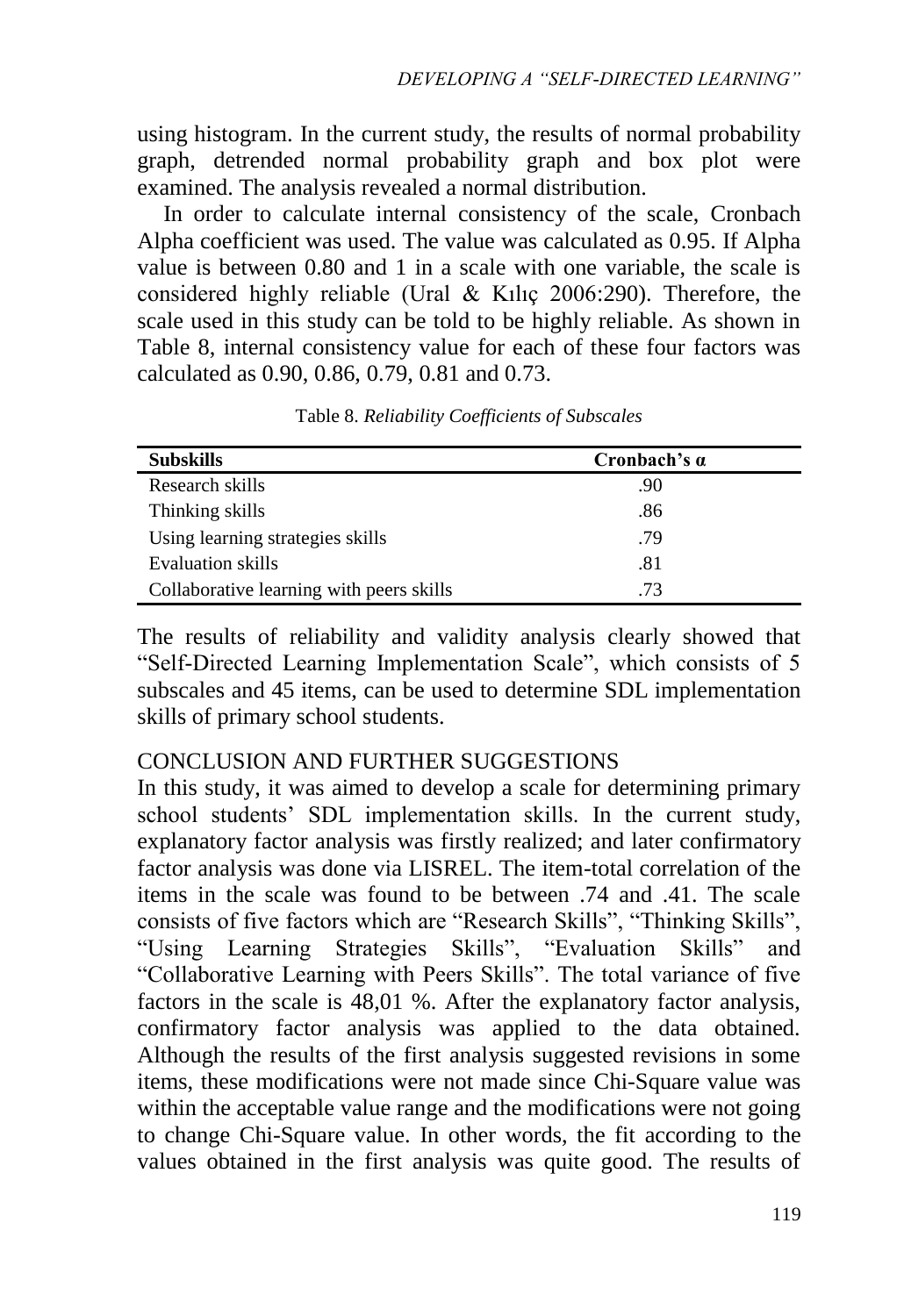reliability analysis showed that internal consistency values were found to be within an acceptable range. Cronbach Alpha value, the internal consistency coefficient, was calculated as 0.95. The scale consists of five subscales and 45 items.

In literature review, there is a lot of scale studies to determine students SDL implementation skills, but all of these scales only focused upon one of the implementation skills. There are not scale studies to determine primary school students' SDL implementation skills as a whole in literature. The first factor of the scale is named "Research Skills." In this scale study, research skills consist of curiosity, problem solving, evaluation and investigation. The importance of research skills was emphasized in the studies related to SDL (Van-Deur & Murray-Harvey 2005; Gündoğdu 2006; Faisal & Eng 2009; Birenbaum 2010). But it was seen that the indicators related to research skills were not stated in the most of the SDL scales and analyzed the pre-developed SDL scales, these skills did not exist within the structure of an independent factor. In this scale development study, one of the factors in the scale only consists of research skills and the indicators of these skills are in more detail.

The second factor in the scale is that of "Thinking Skills." The importance of thinking skills was mostly emphasized by the studies related to SDL (Carr 1999; Fisher, King & Tague 2001; Patterson et al. 2003; Costa & Kallick 2004; Williamson 2007). In literature, high order thinking skills are described as problem solving, critical thinking and creative thinking. In this scale study, the items in second factor consist of critical thinking, problem solving and creative thinking skills, similarly.

The third factor in the scale is called "Using Learning Strategies Skills." Learning strategies are behaviors and thoughts targeting to effect learners' coding process (Weinstein and Mayer 1986). Özer (1998) emphasized that learning strategies is an important concept in learning to learn. The importance of using learning strategies in realizing SDL is also emphasized by the studies related to SDL, and many SDL scales contain using learning strategies, similarly (Long 2005; Liang, Wang & Tung 2011; Bradley & Lane 1996; cited in Oladoke, 2003; Candy 1991; cited in Kaufman, 2003).

The fourth factor named "Evaluation Skills" shows the way of determining if and to what extent education-instruction process answer the learning goals - doing assessment and evaluation. In this factor, however items are mostly related to teacher's assessment; items about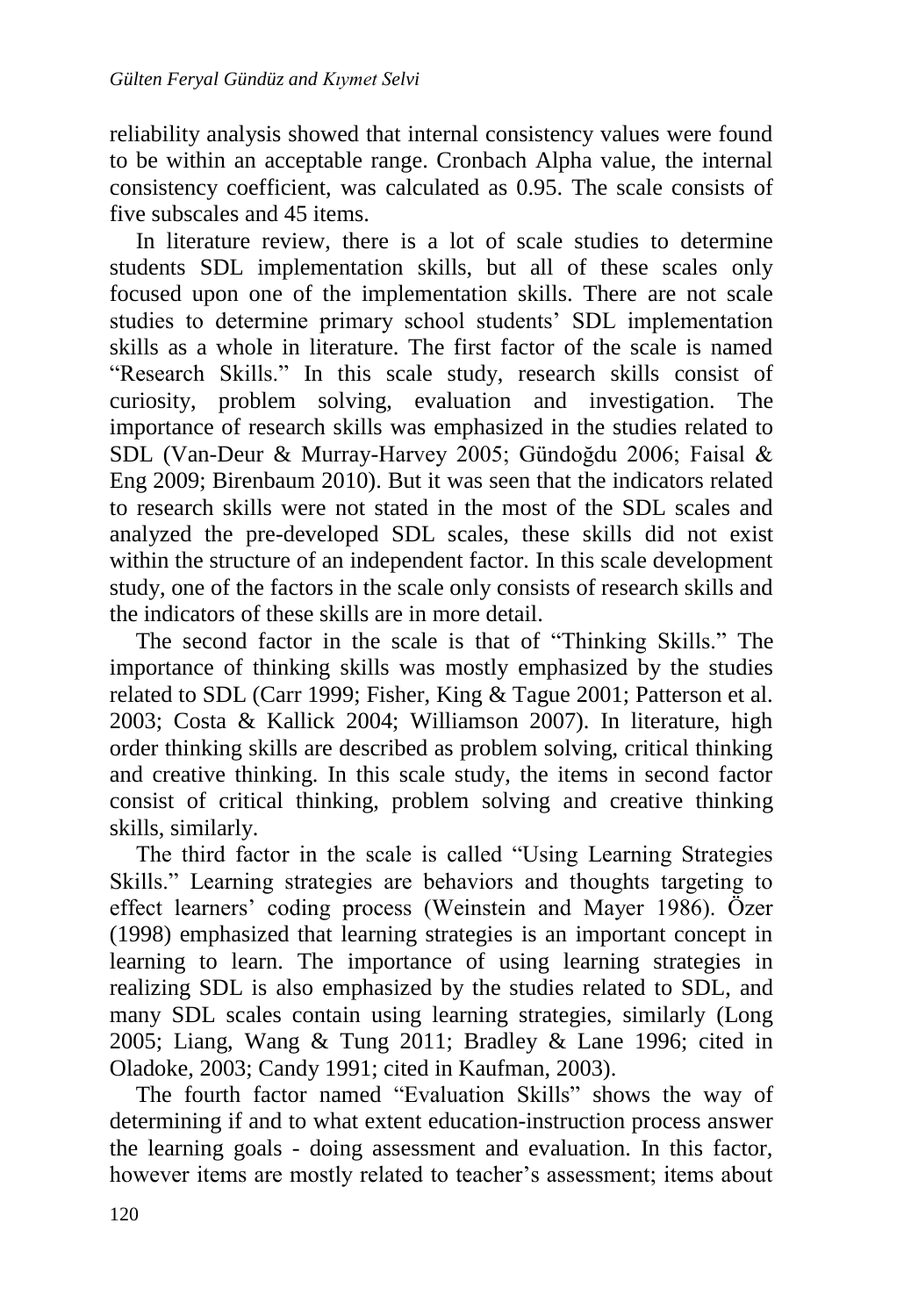self-evaluation and peer-evaluation which are important in SDL are also found. The importance of evaluation skills is emphasized, too, in the studies related to SDL (Patterson et al. 2003; Liang, Wang & Tung 2011, Long 2005, Costa & Kallick 2004). In this scale study, these skills were stated in more detail.

The last factor in the scale is called "Collaborative learning with peers". Its importance in SDL has been emphasized in recent years (Patterson et al. 2002; Costa & Kallick 2004; Williamson 2007; Liang, Wang & Tung 2011). But they were not stated in previous SDL scales in more detail and clearly. The fact makes this current scale study more important, also discriminating this scale from other scales.

In literature review, it was seen that most of the SDL scales were developed for determining students' SDL planning skills, but there was not any SDL scale for determining their implementation skills as a whole and in details. Because of this, it is considered that this research will be useful in literature. According to the results of the study, the scale developed on the ground of the findings obtained in the study is to be a reliable and valid data collection instrument that can be used in the studies to be conducted to determine implementation skills for selfdirected learning with primary school students. It is suggested that the studies to be carried out with different subjects might provide valuable data regarding the consistency of the scale. In addition, further studies can be conducted to adapt the scale to various levels of education in order to use it in a wider context.

#### **REFERENCES:**

- Arnoldson, E. R. (2013). Beyond the confines of the classroom: Self-directed learning and student self-efficacy from the perspective of an elementary school. *Journal of Cross-Disciplinary Perspectives in Education. 6* (1), 1-7.
- Van Deur, P., Murray-Harvey, R. (2005). The inquiry nature of primary schools and students' self-directed learning knowledge. *International Education Journal, 5*  (5), 166-177.
- Gündoğdu, K. (2006). A case study: Promoting self-regulated learning in early elementary grades'. *Kastamonu Eğitim Dergisi, 14* (1), 47-60.
- Faisal, M., Eng, N. L. (2009). The effect of self-directed learning tasks on attitude towards science. 35th Annual Conference Assessment for A Creative World, 13- 18/9/2009, Brisbane, Australia. http://www.iaea.info/documents /paper 4d5282bb.pdf [22.10.2013]
- Birenbaum, M. (2010). Assessing self-directed active learning in primary schools. Assessment in Education: Principles, Policy & Practice, 9 (1), 119-138.
- Bagheri, M., Ali, W. Z. W, Abdullah, M. C., Daud, S. M. (2013). Effects of Projectbased learning strategy on self-directed learning skills of educational technology student. *Contemporary Educational Technology, 4* (1), 15-29.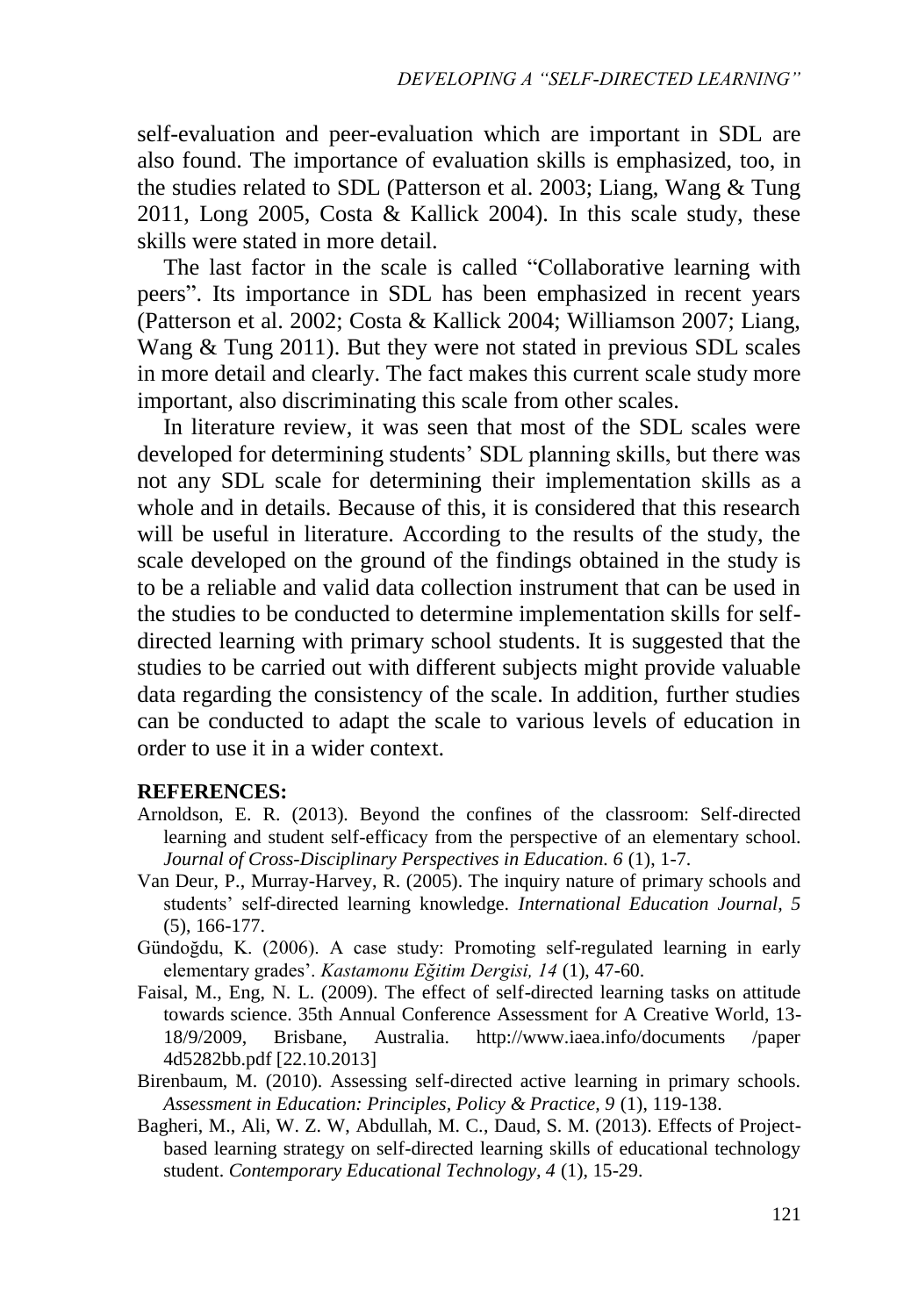- Balım, A., Taşkoyan, S. (2007). Fene yönelik sorgulayıcı öğrenme becerileri algısı ölçeğinin geliştirilmesi. *Dokuz Eylül Üniversitesi Buca Eğitim Fakültesi Dergisi,*  21, 58-63.
- Büyüköztürk, Ş. (2010). *Sosyal Bilimler için Veri Analizi El Kitabı.* 12. Baskı. Ankara: Pegem Akademi Yayıncılık.
- Byrne, B. M. (1998). *Structural equation modeling with lisrel, prelis and simlis: Basic concepts, applications and programming*. Mahwah, NJ: Lawrence Erlbaum Associates.
- Carr, P. B. (1999). *The measurement of resourcefulness intentions in the adult learner.* Washington: George Washington University.
- Coombs, W. & Schroeder, H. (1988). An Analysis of Factor Analytic Data. *Personality and Individual Differences,* 9, 79–85.
- Cornelissen, L.C.P.M. (2012). *Evaluation of a learning portfolio: how to stimulate self-directed learning among employees in health care.* Hollanda: Twente University.
- Costa, A. L., Kallick, B. (2004). *Assessment strategies for self-directed learning*. Thousand Oaks, California: Corwin Press.
- Çokluk, Ö., Şekercioğlu, G., Büyüköztürk, Ş. (2012). *Sosyal bilimler için çok değişkenli istatistik: SPSS ve LISREL uygulamaları.* (2. Baskı). Ankara: Pegem A Yayıncılık.
- Demir, Ö., Yurdagül, H. (2013). Çocukların teknolojiyle kendi kendine öğrenme ölçeğinin Türkçe uyarlanması: bir geçerlik çalışması. *e-Uluslararası Eğitim Araştırmaları Dergisi, 4* (3). [http://www.e](http://www.e-ijer.com/ijer/index.php/files/article/view/2013-4.3.4%20%5b15.10.2014)[ijer.com/ijer/index.php/files/article/view/2013-4.3.4 \[15.10.2014\]](http://www.e-ijer.com/ijer/index.php/files/article/view/2013-4.3.4%20%5b15.10.2014).
- Dilbaz, G., Özgelen, S., Yelken, T. (2012). Araştırma Becerileri Testinin (ABT) Geliştirilmesi. *Abant İzzet Baysal Üniversitesi Eğitim Fakültesi Dergisi, 12* (2), 306-332.
- Doğanay, A., Kayıran, B. (2012). Güdülenme ve Öğrenme Stratejileri Ölçeğini Uyarlama Çalışması. *2. Ulusal Eğitim Programları Kongresi.* 27-29 Eylül 2012, Abant İzzet Baysal Üniversitesi, Bolu.
- Doğanay, A., Sarı, M. (2012). Düşünme dostu sınıf ölçeği (DDSÖ) geliştirme çalışması. *Elementary Education Online, 11* (1), 214-229.
- Du Toit, M., Du Toit, S. (2001). *Interactive Lisrel: User's guide*. Lincolnwood: Scientific Software International Inc.
- Fisher, M., King, J., Tague, G. (2001). Development of self-directed learning readiness scale for nursing education. *Nurse Education Today*, *21*, 516-525.
- Gerstner, L.S. (1992). What's in a name? The language of self-directed learning. *Self-Directed learning: Application and Research,* Editör: Huey B. Long. United States of America: Oklahoma Research Center.
- Guglielmino, M. L. (2008). Why self-directed learning?. *International Journal of Self-Directed Learning, 5* (1), 1-14.
- Hiemstra, R. (2004). Self-directed learning lexicon. *International Journal of Self-Directed Learning, 1* (2). 1-6.
- Hooper, D., Coughlan, J., Mullen, M. (2008). Structural equation modeling: Guidelines for determining model fit. *The electronic journal of business research methods, 7* (2), 191-205.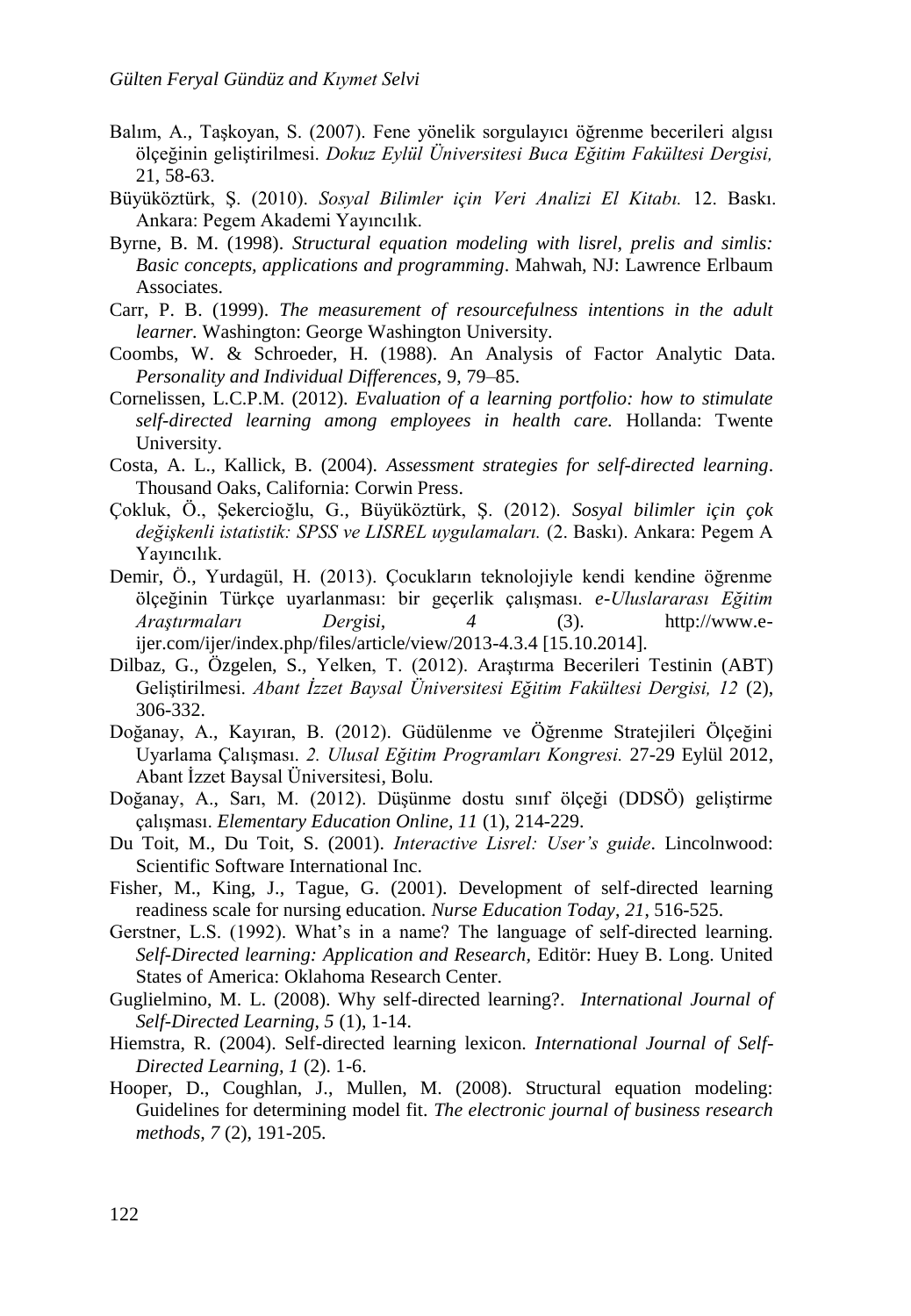- Küçüker, G. F. (2014). İlkokul öğrencilerinin kendi kendine öğrenme becerilerinin geliştirilmesine yönelik öğretici destekli bir model önerisi. Yayınlanmamış Doktora Tezi. Eskişehir: Anadolu Üniversitesi.
- Le Jeune, N. F. (2002). *Problem-based learning instruction versus traditional instruction on self-directed learning, motivation and grades of undergraduate computer science students.* Denver: Colorado University.
- Liang, L., Wang, W., L. Tung (2011). Promotion of self-directed learning through developmental teaching strategies. *The Journal of American Academy of Business, 17* (1), 209-215.
- Long, H.B. (2005). Skills for self-directed learning. http://docs.google.com/viewer?a=v&q=cache:SFZIYmg2GpIJ:www.ode.state. [02.10.2011]
- Marsh, W.H. & Hau, T.K., (1999). Confirmatory modeling in organizational behavior human resource management: Issues and applications. *Journal of Management*, 6(2), 337-360.
- MEB-Ministry of National Education (2011). *İlköğretim 1.-5.sınıf programları tanıtım kitapçığı*,

<http://iogm.meb.gov.tr/files/io1-5sinifprogramlaritanitimkit.pdf> [28.09.2011]

- Owen, T. R. (2002). Self-directed learning in adulthood: A literature review. http://www.eric.ed.gov/PDFS/ED461050.pdf
- Özdamar, K. (2002). *Paket programlar ile istatistiksel veri analizi.* Kaan Yayınları, 4. Baskı, Eskişehir.
- Pallant, J. (2005). *SPSS Survival Manual.* Second edition. New York: Open University Press.
- Patterson, C., Crooks, D., Lunky-Child, O. (2002). A new perspective on competences for self-directed learning. *Journal of Nursing Education, 4* (1), 25– 31. [https://files.itslearning.com/data/656/1348/SDL/Patterson%20et.al](https://files.itslearning.com/data/656/1348/SDL/Patterson%20et.al%20%20(2002).pdf)  [%20\(2002\).pdf](https://files.itslearning.com/data/656/1348/SDL/Patterson%20et.al%20%20(2002).pdf) [10.10.2011].
- Raykov, T., Marcoulides, G. A. (2006). *A first course in structural equation modeling.* Mahwah, NJ: Lawrence Erlbaum Associates.
- Sapnas, K. G. & Zeller, R. A. (2002). Minimizing sample size when using exploratory factor analysis for measurement. *Journal of Nursing Measurement*, 10, 135-154.
- Serin, O., Bulut Serin, N., Saygılı, G. (2010). İlköğretim düzeyindeki çocuklar için problem çözme envanteri'nin (ÇPÇE) geliştirilmesi. *İlköğretim Online, 9 (2)*, 446-458.
- Stapleton, C. D. (1997). *Basic concepts and procedures of confirmatory factor analysis.* Educational Research Association, Reports-Evaluative (142), Speeches / Meeting Papers (150).
- Sümer, N. (2000). Yapısal Eşitlik Modelleri. *Türk Psikoloji Yazıları, 3* (6), 49-74.
- Teo, T., Tan, S. C., Lee, C. B., Chai, C. S., & Koh, J. H. L. (2010). The self-directed learning with technology scale (SDLTS) for young students: An initial development and validation. *Computers & Education, 55*(4), 1764–1771. doi:10.1016/j.compedu.2010. 08.001.
- Udall, A. J. & Daniels, J. E. (1991). *Creating active thinkers: 9 strategies for a thoughtful classroom*. Chicago: Zephyr Pres.
- Ural, A., Kılıç, İ. (2006). *Bilimsel Araştırma Süreci ve SPSS ile Veri Analizi*, Ankara: Detay Yayıncılık.